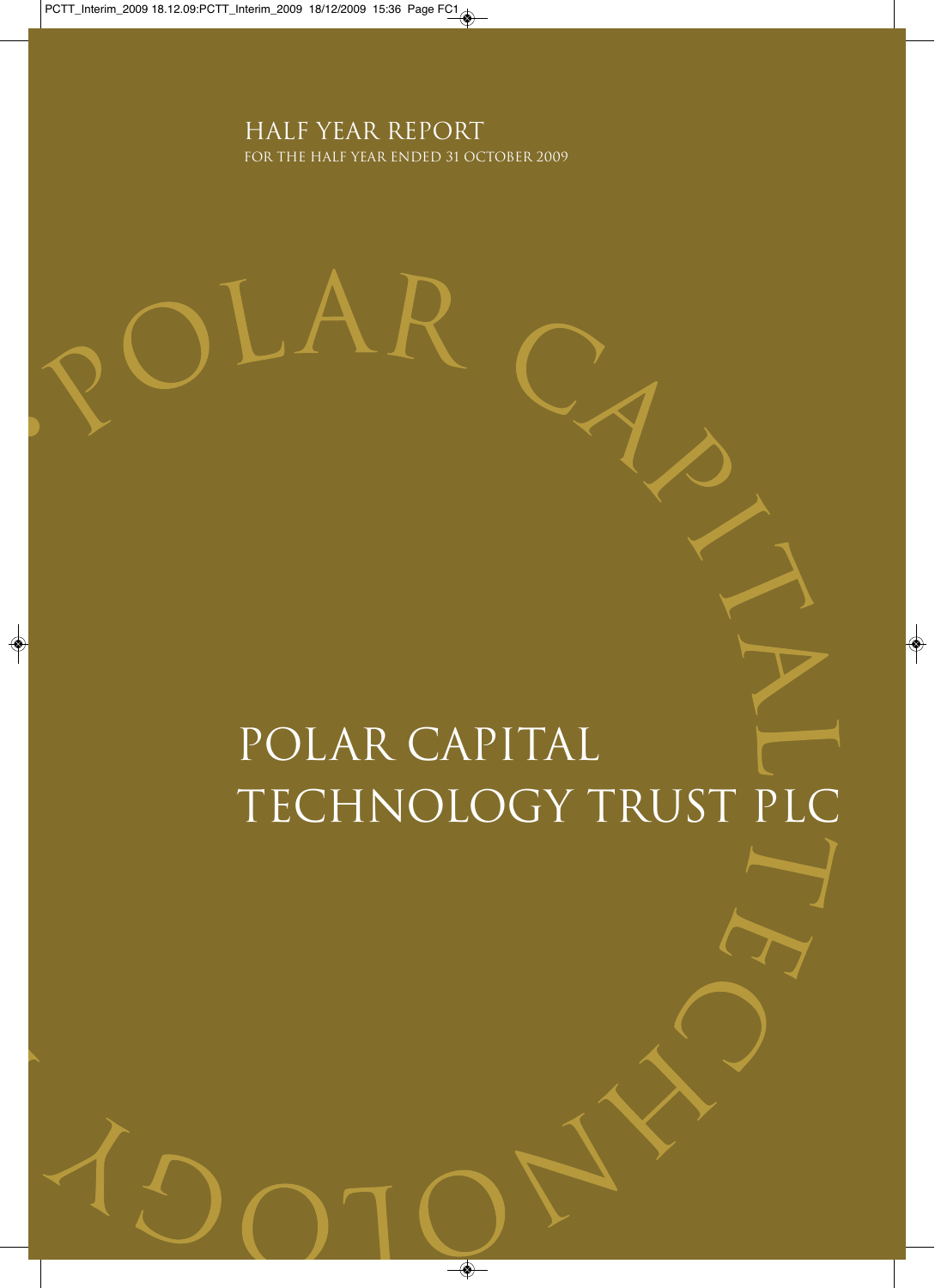# **Polar Capital Technology Trust Plc – ProfilE**

Polar Capital Technology Trust PLC was launched on 16 December 1996 under the name Henderson Technology Trust plc, with the issue of ordinary shares plus one warrant attached to every five shares. The original subscription price for each share was £1. On 30 September 2005 the warrants reached their final exercise date and were converted into ordinary shares of the Company. In 2005, the shareholders voted to continue the life of the Company and they will have in 2010 and every five years thereafter the right to approve, or otherwise, the continued existence of the Company.

### **OBJECTIVE**

The investment objective is to maximise long-term capital growth for our shareholders through investing in a diversified portfolio of technology companies around the world. The investment policy is set out in full in the Annual Report.

### BENCHMARK

The Company has a benchmark of the Dow Jones World Technology Index (total return, Sterling adjusted) against which NAV performance is measured for the purpose of assessing performance fees.

#### RATIONALE

Over the last two decades the technology industry has been one of the most vibrant, dynamic and rapidly growing segments of the global economy. Technology companies offer the potential for substantially faster earnings growth than the broad market, reflecting the long-term secular uptrend in technology spending.

#### INVESTMENT APPROACH

Stocks are selected for their potential for shareholder returns, not on the basis of technology for its own sake. The investment manager believes in rigorous fundamental analysis and focus on:

- management quality
- the identification of new growth markets
- the globalisation of major technology trends and
- exploiting international valuation anomalies and sector volatility

### MANAGEMENT

Polar Capital LLP is the investment manager and Mr Ben Rogoff, the appointed fund manager, has been responsible for the Company's portfolio since 1 May 2006. Mr Craig Mercer is deputy fund manager and along with Mr Ben Rogoff directs a team of technology specialists.

### FEES

The Company pays both a basic management fee as well as a performance fee if performance is above a predetermined level. Further details are given in the Annual Report.

Information on the Company can be accessed at: www.polarcapitaltechnologytrust.co.uk and further shareholder information is given at the back of this report.

Investors should be aware that the value of the Company's shares may reflect the greater relative volatility of technology shares. Technology shares are subject to the risks of developing technologies, competitive pressures and other factors including the acceptance by business and consumers of new technologies. Many companies in the technology sector are smaller companies and are therefore also subject to the risks attendant on investing in smaller capitalisation businesses.

Shareholder's attention is drawn to the warning given on page 16 to boiler room scams.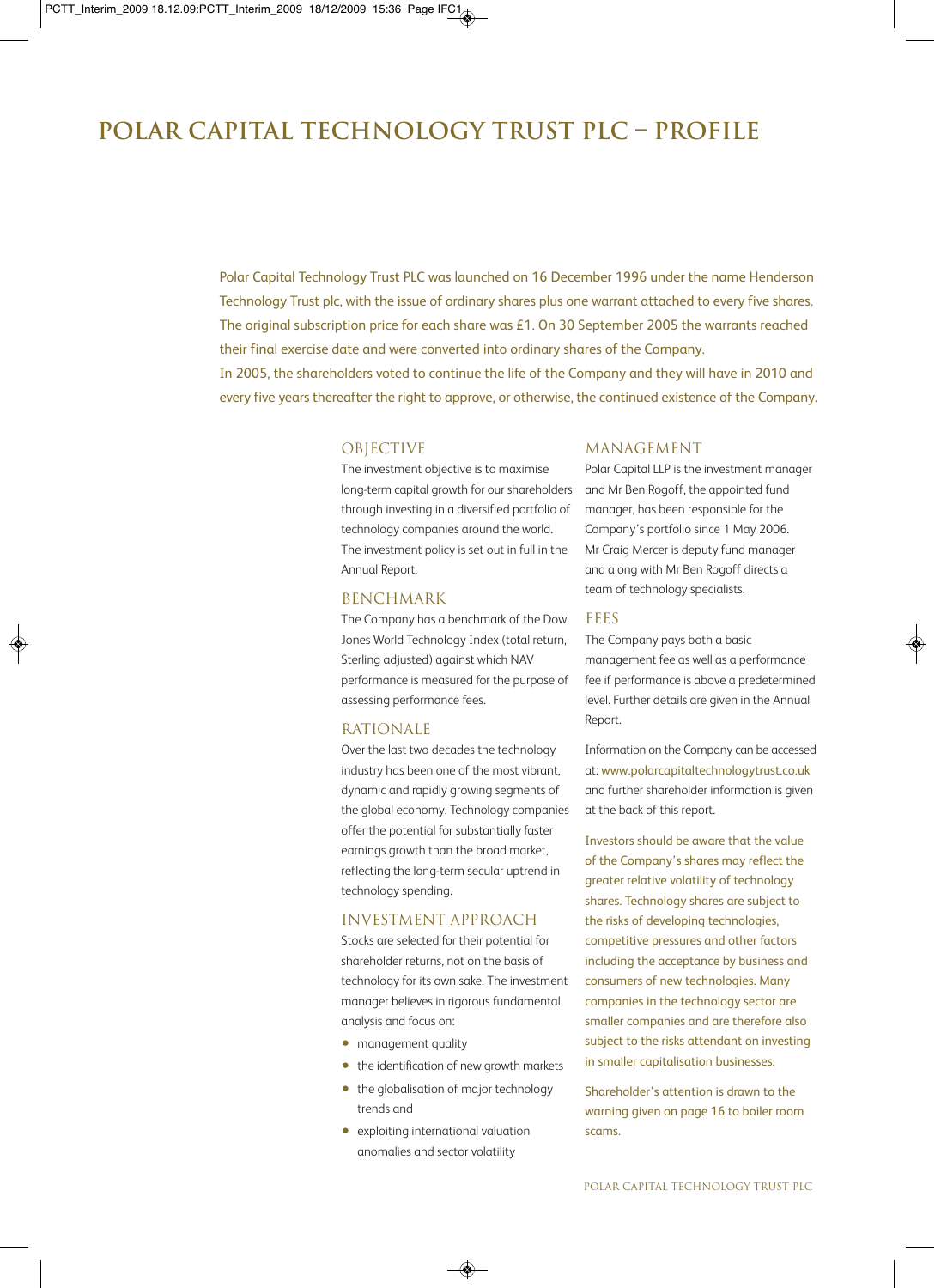# **Highlights**

### FINANCIAL

|                               | (Unaudited)<br>Half year ended<br>31 October 2009 | (Audited)<br>Year ended<br>30 April 2009 | Movement<br>$\%$ |
|-------------------------------|---------------------------------------------------|------------------------------------------|------------------|
| Net assets per ordinary share | 246.21 <sub>p</sub>                               | 216.75p                                  | 13.6             |
| Price per ordinary share      | 216.00 <sub>p</sub>                               | 183.00 <sub>p</sub>                      | 18.0             |
| Total net assets              | £311.450.000                                      | £274.179.000                             | 13.6             |
| Shares in issue               | 126.497.914                                       | 126.497.914                              |                  |

### INDEX CHANGES over the half year ended <sup>31</sup> october <sup>2009</sup> (Total Return)

|                                                      | Local<br>Currency % | Sterling<br>Adjusted % |
|------------------------------------------------------|---------------------|------------------------|
| Benchmark                                            |                     |                        |
| Dow Jones World Technology                           | 24.1                | 11.5                   |
| Technology Indices:                                  |                     |                        |
| NYSE Arca Technology 100                             | 16.3                | 4.5                    |
| FTSE Techmark 100                                    |                     | 20.4                   |
| <b>Tecdax</b>                                        | 23.4                | 23.5                   |
| <b>Tokyo SE Electronics</b>                          | 13.8                | 11.2                   |
| MSCI AC Asia Pacific ex Japan Information Technology | 36.5                | 22.7                   |
| <b>Market Indices:</b>                               |                     |                        |
| <b>FTSE World</b>                                    |                     | 14.0                   |
| S&P 500 Composite                                    | 20.0                | 7.9                    |
| <b>FTSE All-Share</b>                                |                     | 21.2                   |
| FTSE World Europe (ex UK)                            |                     | 20.8                   |
| Tokyo SE (Topix)                                     | 7.5                 | 5.0                    |
| FTSE World Pacific Basin (ex Japan)                  |                     | 26.3                   |

### EXCHANGE RATES

|                     | 31 October 2009 | 30 April 2009 |
|---------------------|-----------------|---------------|
| US\$ to $f$         | 1.6484          | 1.4818        |
| Japanese Yen to $f$ | 149.21          | 145.79        |
| Euro to $f$         | 1.1172          | 1.1182        |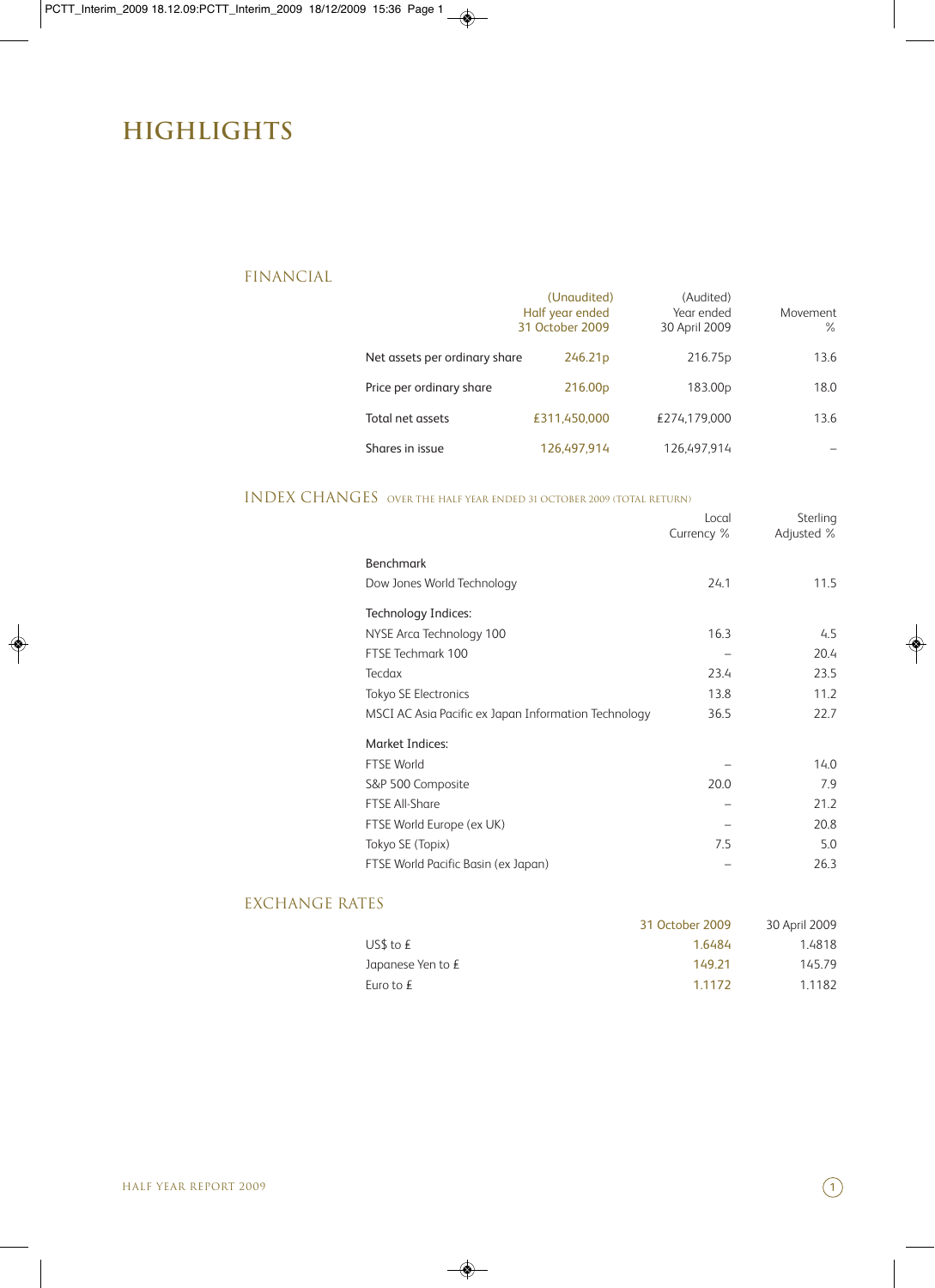# **Interim Management Report**

The half year to 31 October 2009 witnessed a sharp recovery in investor sentiment and a rebound in asset prices. The first stage of the rally in March and April was recognition that the action of central banks and governments to underwrite the financial system was likely to prove successful. This action largely eliminated systemic risk and paved the way for phase two of the reflation process with liquidity moving into riskier assets. It has been the further rerating of risk assets that has largely driven equity returns during our half year, the FTSE World Index rising 14% in Sterling terms. The underlying equity performance was significantly better than headline returns with most major markets (excluding Japan) rising more than 20% over the half year. Unfortunately the weakness of the US Dollar, which fell more than 11% against the Pound, considerably reduced returns on a Sterling basis.

Two additional positive impulses have ameliorated the impact of the downturn. The decision by China, India and other emerging nations to boost domestic investment and consumption has been critical. Developed economies are likely to contract by 3.4% in 2009 before rebounding just 1.3% in 2010. In contrast, developing economies are set to grow 1.7% in 2009 before significantly accelerating next year. With China set to grow in excess of 9% this year, the current downturn will be the first during the post-war period where the US consumer has not dragged the world out of recession. Furthermore, the persistence of the managed exchange rate / reserve accumulation system employed by Asian central banks has helped finance much of the necessary transfer of private debt to the public sector in the developed world. The other significant positive has been the unprecedented degree of corporate cost

cutting, particularly in the US. Faced with the possibility of systemic collapse, management teams responded by slashing overheads, capital spending and employment well beyond historic averages. This has resulted in net margins in the US bottoming at 6% this cycle, nearly 200 basis points above average margin lows experienced during previous recessions post 1974.

Technology stocks modestly trailed the broader market, the Dow Jones World Technology Index rising 11.5% in Sterling terms. Our own net asset value per share rose by 13.6% over the half year.

While the sector underperformed at the headline level, this largely reflected the poor relative performance of US equities in Sterling terms. This is apparent when one considers sector returns at the geographic level where technology stocks outperformed in most major markets, although they trailed in Asia. This positive underlying performance was driven initially by the sector's lack of participation during the last cycle and its superior balance sheet and earnings profile. Having demonstrated textbook leadership by not making fresh lows in March unlike most markets, the sector continued to attract generalist investors. While the sector's relative performance appears to have plateaued recently, the performance of next generation stocks such as Apple, Google and Amazon has continued to outpace the broader market.

While we acknowledge that much of the revaluation of risk assets is behind us, we remain relatively sanguine about the prospects for further gains in equities over the coming second half of the year. As a result of the considerable slack that exists today, the deflationary impact of globalisation and the low probability of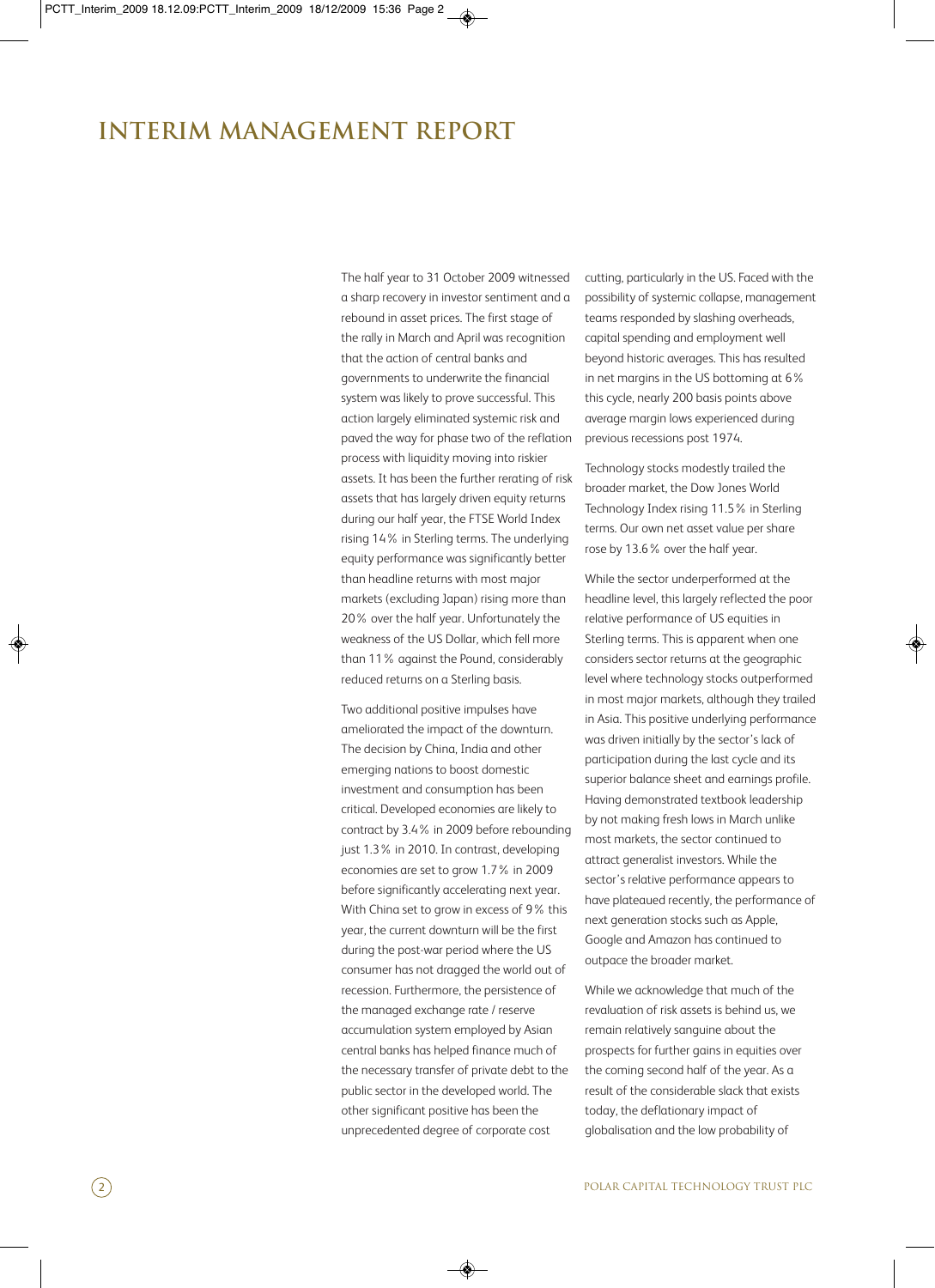another commodity bubble so soon after the last, we believe inflation is likely to remain a non issue in 2010. This should result in little change to the stance taken by central banks and should be conducive to the performance of longer duration assets. As such we do not anticipate significant change to record low interest rates over the coming half year as inflationary risks are overwhelmed by those associated with a 'double-dip' and / or deflation. The persistence of extremely low interest rates should continue to force cash out of risk free assets particularly once negligible nominal returns become even less palatable as headline inflation reappears. In addition we expect M&A to help underpin equity values, reflecting record corporate liquidity, balance sheet strength and low returns to cash balances. Lastly, we are intrigued by the muted expectations for growth in 2010 given that recoveries post deep recessions have usually mirrored the declines that preceded them. While a 'V-shape' recovery is not part of our base case, most investors appear to have dismissed it as a realistic outcome next year.

Clearly there are a number of risks to our sanguine market view that have risen commensurate with the rebound in equity markets. These include the near term potential for profit taking given the extent of the rally. Longer term, we are mindful of the plethora of structural imbalances that remain unresolved and the need for multi year balance sheet repair. Other risks that could affect our thesis include sovereign debt default, premature interest rate hikes, disorderly Dollar decline and a so called 'double-dip' should the recovery falter. Political risk remains the most significant exogenous factor to consider, particularly relating to Iran.

Turning to technology, we expect that the sector will continue to hold its own over the coming half year. While IT budgets are likely to remain restrained during early 2010, we are hopeful that the current divergence between capital spending and corporate cashflows will close as the recovery continues. Inventories remain extremely tight – reflecting the damage done to the corporate psyche during the credit crisis which should result in favourable cyclical tailwinds as the pace of destocking slows and is likely to be ultimately followed by modest restocking. With recent US Dollar weakness likely to result in a tailwind for much of 2010 we would expect sector earnings growth to exceed that of the broader market. Furthermore, we anticipate the recent pick up in sector M&A to continue to support valuations now that a new cycle appears to have commenced. This combination may lead to a further re-rating of our sector, which currently trades at a 20% premium on a forward PE, placing it below its long term average. Furthermore, this premium is largely eliminated on a cashadjusted basis due to the sector's vastly superior balance sheet position.

While the downturn has been a particularly challenging one, it has driven corporates to have a renewed focus on productivity which has ushered in the new technology cycle, which we have long awaited. The combination of sharply lower hardware prices and dramatic data growth has resulted in an IT sprawl that has left the industry with little choice but to radically rethink how computing should be delivered in the 21st Century. With budgets pressured, IT buyers are becoming more receptive to disruptive technologies that in aggregate forms the basis of a new cycle. Therefore we believe that the combination of these drivers – dubbed by

some as 'cloud computing' – is better understood as the first phase of a longer term move towards 'utility computing' or the delivery of IT as a variable, rather than fixed, cost. Looking into 2010, there are a number of additional possible growth drivers, including the potential for a PC upgrade cycle driven by a new Microsoft operating system ('Windows 7'), domestic consumption in emerging markets, data traffic growth and environmental technologies such as LED lighting.

With a new cycle unfolding we are continuing the process of increasing our exposure to next generation companies. This may not be obvious given that our large cap weighting remains largely unchanged since the end of the last fiscal year. Our portfolio includes a number of significant holdings in well positioned large cap companies unencumbered by legacy exposure. We have also considerably reduced exposure to peripheral areas within technology, such as alternative energy, as our conviction level in our core thesis has increased. This has resulted in increased exposure to the software, components and internet subsectors at the expense of computing, life sciences and solar.

With the developed world's economic growth likely to remain restrained for a considerable period, we expect that productivity gains will remain a critical corporate goal which should provide a very supportive environment for the sector. We would expect the fortunes of last and next generation companies to increasingly bifurcate, reflecting the disruptive impact of a new technology cycle.

B Rogoff 15 December 2009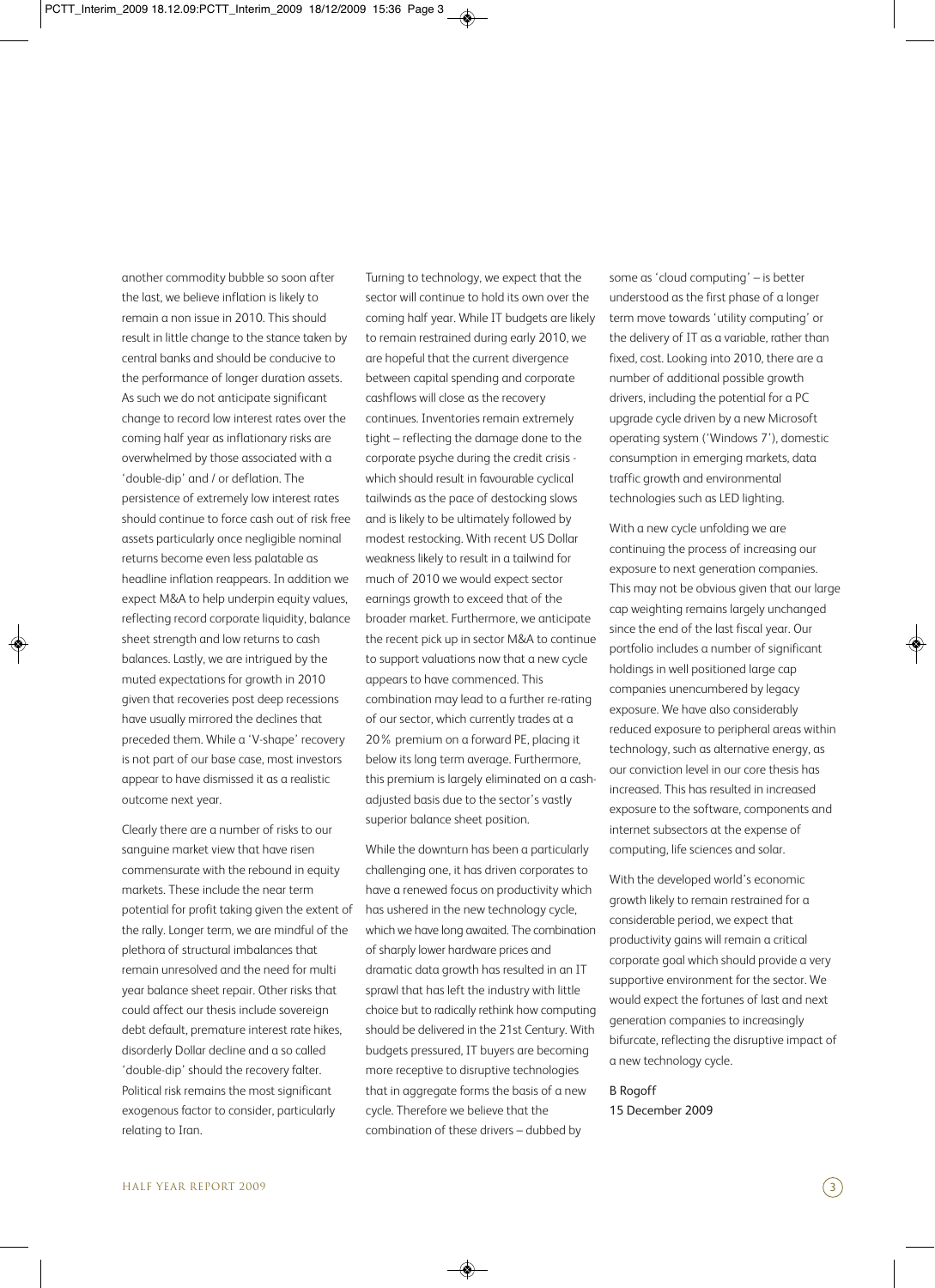# **Interim Management Report (continued)**

#### Risks and uncertainties

The Directors consider that the principal risks and uncertainties faced by the group for the remaining six months of the financial year, which could have a material impact on performance, are consistent with those outlined in the annual report for the year ended 30 April 2009.

These principal risks can be summarised as market volatility, stock pricing and liquidity risk, currency and interest rates risk, counterparty risk, differing economic cycles between different markets and risk inherent in technology, such as obsolescence and consumer acceptance of changes.

The investment manager's report comments on the outlook for market related risks, including the increased volatility in share prices and the economic cycles.

The Company has a risk management framework that is a structured process for identifying, assessing and managing the risks associated with the Company's business. The investment portfolio is diversified by geographies which mitigates risk but is focused on the technology sector and has a high proportion of investment listed on US markets or exposed to the US Dollar.

#### Responsibility Statement

The Directors of Polar Capital Technology Trust plc, which are listed in the Shareholder Information Section, confirm to the best of their knowledge:

- The condensed set of financial statements have been prepared in accordance with IAS34 as adopted by the European Union and give a true and fair view of the financial position of the Company and the Group as at 31 October 2009 and the results for the six months ended 31 October 2009 as required by the Disclosure and Transparency Rules 4.2.4R.
- The Interim Management Report (constituting the investment manager's report) includes a fair review of the information required by the Disclosure and Transparency Rules 4.2.7R.

The half year financial report has not been audited or reviewed by the Auditors.

The half year financial report was approved by the Board on 15 December 2009 and the responsibility statement was signed on its behalf by Richard Wakeling, Chairman of the Board.

#### Related Party Transactions

In accordance with DTR 4.2.8R there have been no new related party transactions during the six months to 31 October 2009 and therefore nothing to report on any material effect by such transactions on the financial position or performance of the Company during that period. There have been no changes in any related party transaction described in the last annual report that could have a material effect on the financial position or performance of the Company in the first six months of the current financial year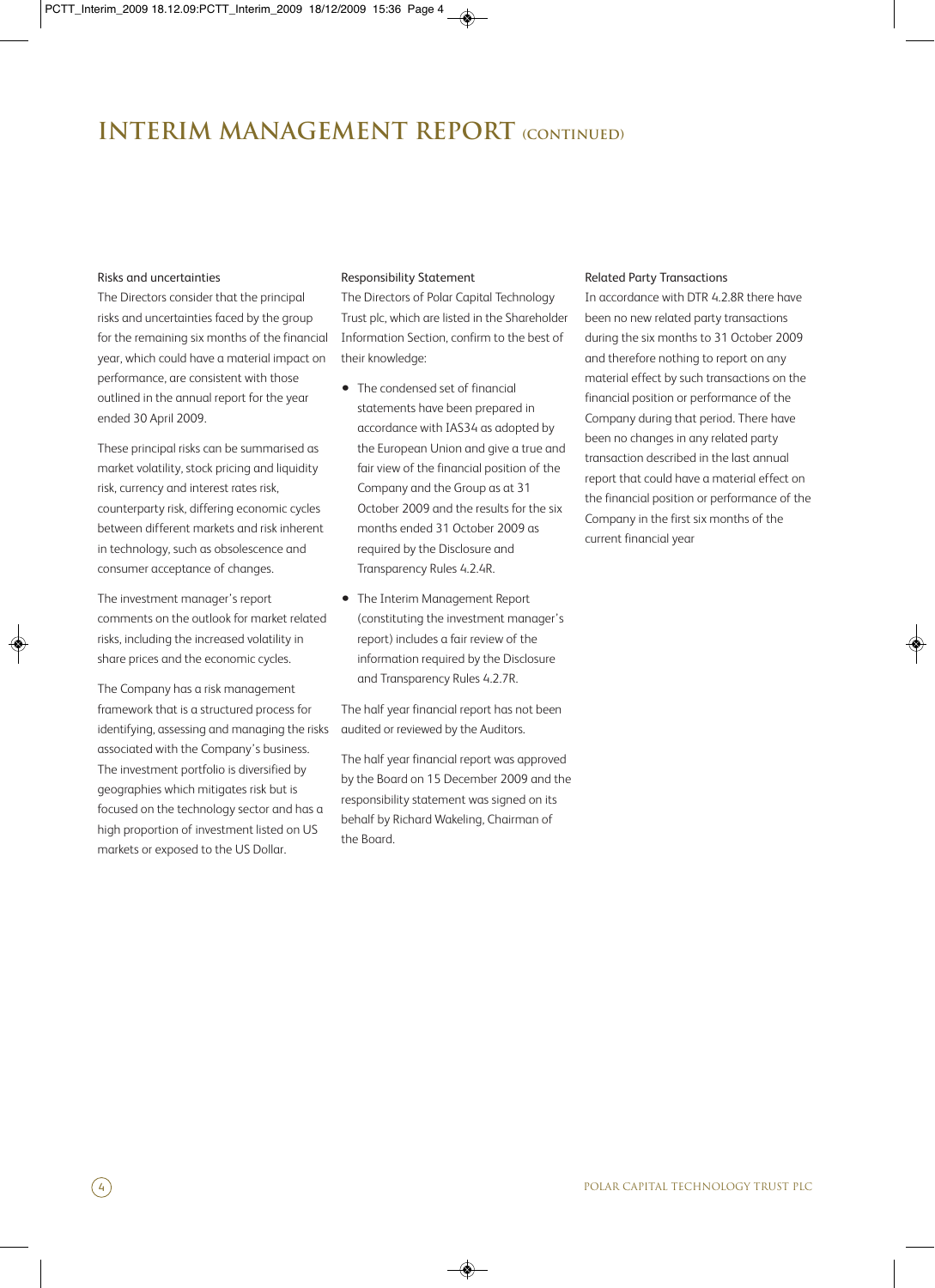# **PORTFOLIO ANALYSIS**



## FUND DISTRIBUTION BY MARKET CAPITALISATION at <sup>31</sup> October <sup>2009</sup>

### CLASSIFICATION OF INVESTMENTS at <sup>31</sup> october <sup>2009</sup>

|                                               |         |        |       | <b>Total</b> | Total    |
|-----------------------------------------------|---------|--------|-------|--------------|----------|
|                                               | North   |        |       | 31 October   | 30 April |
|                                               | America | Europe | Asia  | 2009         | 2009     |
|                                               | $\%$    | $\%$   | $\%$  | %            | $\%$     |
| Computing                                     | 23.2    |        | 3.1   | 26.3         | 28.2     |
| Components                                    | 9.2     | 2.3    | 8.0   | 19.5         | 18.5     |
| Software                                      | 19.4    | 1.7    | 1.5   | 22.6         | 20.5     |
| <b>Services</b>                               | 0.9     | 0.9    | 2.5   | 4.3          | 3.1      |
| Communications                                | 8.4     | 2.4    | 1.0   | 11.8         | 13.4     |
| Life Sciences                                 | 1.2     | 0.3    |       | 1.5          | 2.1      |
| Consumer, Media & Internet                    | 6.6     |        | 2.1   | 8.7          | 7.6      |
| Other Technology                              |         | 0.8    | 0.2   | 1.0          | 4.0      |
| Unquoted Investments                          |         | 0.3    |       | 0.3          | 0.3      |
| <b>Total investments</b>                      | 68.9    | 8.7    | 18.4  | 96.0         | 97.7     |
| Other net assets (excluding loans)            | 2.5     | 2.4    | 7.7   | 12.6         | 12.3     |
| Loans                                         |         |        | (8.6) | (8.6)        | (10.0)   |
| Grand total (net assets of £311,450,000)      | 71.4    | 11.1   | 17.5  | 100.0        |          |
| At 30 April 2009 (net assets of £274,179,000) | 74.0    | 11.5   | 14.5  |              | 100.0    |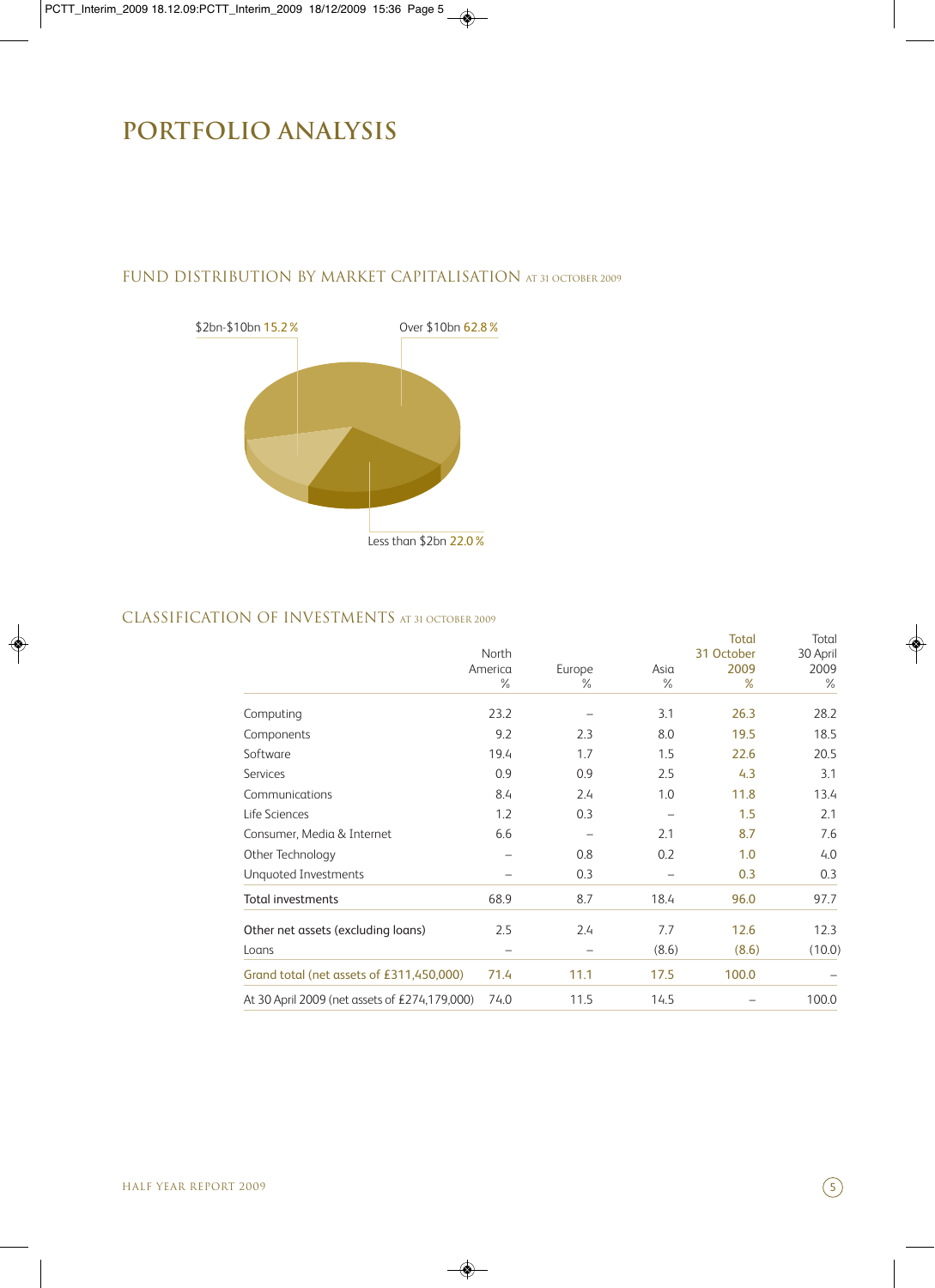# **PORTFOLIO ANALYSIS (continued)**

### EQUITY INVESTMENTS OVER 0.75% AND DETAILS OF INVESTMENTS OVER 1% of net assets at <sup>31</sup> October <sup>2009</sup>

### NORTH AMERICA

| Value of holding            |                           |                                                                                                                                                                                                                                                                                                                                                                                                                                                                                                                                                     | % of net assets         |                       |
|-----------------------------|---------------------------|-----------------------------------------------------------------------------------------------------------------------------------------------------------------------------------------------------------------------------------------------------------------------------------------------------------------------------------------------------------------------------------------------------------------------------------------------------------------------------------------------------------------------------------------------------|-------------------------|-----------------------|
| 31 October<br>2009<br>£'000 | 30 April<br>2009<br>£'000 |                                                                                                                                                                                                                                                                                                                                                                                                                                                                                                                                                     | 31 October<br>2009<br>% | 30 April<br>2009<br>℅ |
| 18,297                      | 14,397                    | Apple<br>Apple is a leading supplier of personal computers and digital media products that feature<br>the company's proprietary OS X operating system. The company has become somewhat<br>synonymous with the explosion in digital media as evidenced by market share gains in its<br>core business and the spectacular success of its iPod and iTunes offerings. Its most recent<br>product introduction - the iPhone - has already begun to redefine the smart phone<br>category and today represents the company's most important growth driver. | 5.9                     | 5.2                   |
| 16,214                      | 12,356                    | Google<br>Google is the dominant provider of Internet search and online advertising, provider of web<br>applications and tools, as well as a developer of software and mobile applications. The<br>company operates a leading index of web sites and media content and offers an auction<br>based advertising platform. By helping content owners to efficiently find customers online,<br>Google remains a critical element in the growth of Internet advertising and e-commerce.                                                                  | 5.2                     | 4.5                   |
| 14,816                      | 11,113                    | Microsoft<br>Microsoft is the largest software company in the world. Founded in 1975, the company has<br>built a dominant franchise in desktop software through its ubiquitous Windows operating<br>system and Office productivity software. In addition the company has expanded into<br>other markets such as games consoles, server and storage software and the Internet via its<br>MSN offering.                                                                                                                                               | 4.8                     | 4.0                   |
| 11,898                      | 11,713                    | Cisco<br>Cisco Systems is a pre eminent provider of Internet protocol (IP)-based equipment that is<br>used to carry data, voice and video traffic. In addition to its core router and switch<br>offerings, the company also produces IP telephony products, set-top boxes and<br>videoconferencing systems. The company is thus well positioned to benefit from the<br>continued growth of both wireline and wireless broadband traffic.                                                                                                            | 3.8                     | 4.3                   |
| 9,479                       | 8,108                     | <b>Hewlett Packard</b><br>One of the world's largest providers of IT solutions, HP has used cash flows generated by<br>its print supplies business to acquire companies such as Compaq and EDS. This has<br>resulted in one of the most comprehensive portfolios of hardware, software and services.                                                                                                                                                                                                                                                | 3.0                     | 3.0                   |
| 9,330                       | 6,096                     | <b>IBM</b><br>International Business Machines (IBM) is one of the world's leading providers of enterprise<br>solutions, offering a broad portfolio of hardware, IT services and software solutions. Whilst<br>the company's revenue growth rate has moderated over recent years, it has been able to<br>deliver fairly consistent earnings per share growth as a result of acquisitions, cost-saving<br>initiatives and share repurchases.                                                                                                          | 3.0                     | 2.2                   |
| 9,028                       | 8,821                     | Intel<br>Intel is the world's largest supplier of semiconductor chips. The company designs and<br>manufacturers microprocessors, boards and semiconductor components that are used in<br>computers, servers, and networking and communication products. As the world's largest<br>supplier of microprocessors, Intel enjoys a worldwide market share of more than 75%.<br>New products include Atom (for netbooks), ultra-low voltage CPUs for thin notebooks and<br>the new Xeon 5500, a server chip optimized for virtualised environments.       | 2.9                     | 3.2                   |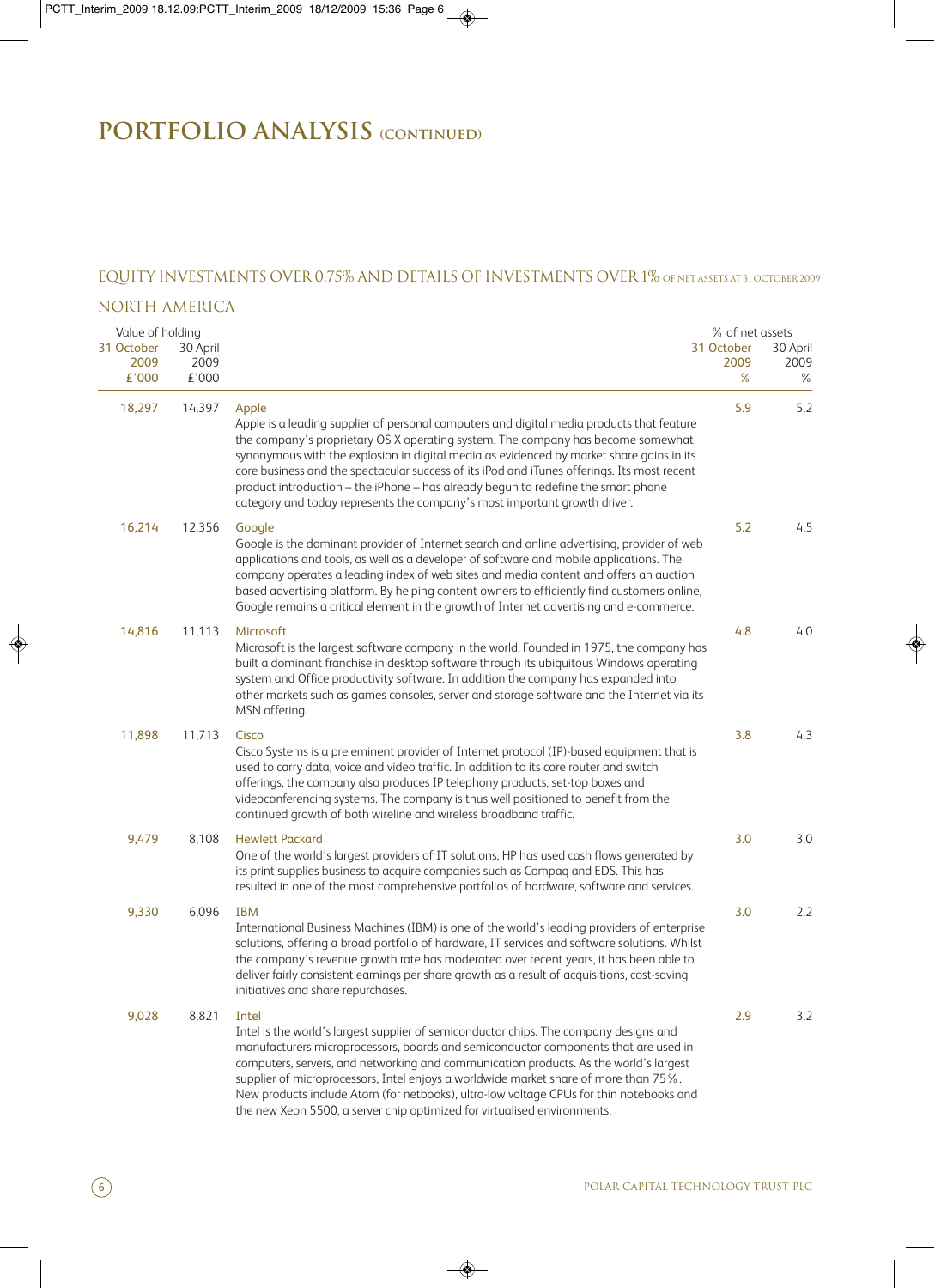### NORTH AMERICA (CONTINUED)

| Value of holding            |                           |                                                                                                                                                                                                                                                                                                                                                                                                                                                                                                                                                | % of net assets         |                          |
|-----------------------------|---------------------------|------------------------------------------------------------------------------------------------------------------------------------------------------------------------------------------------------------------------------------------------------------------------------------------------------------------------------------------------------------------------------------------------------------------------------------------------------------------------------------------------------------------------------------------------|-------------------------|--------------------------|
| 31 October<br>2009<br>£'000 | 30 April<br>2009<br>£'000 |                                                                                                                                                                                                                                                                                                                                                                                                                                                                                                                                                | 31 October<br>2009<br>% | 30 April<br>2009<br>$\%$ |
| 8,929                       | 10,378                    | Qualcomm<br>Qualcomm is the world leader in wireless code division multiple access (CDMA)<br>technologies for mobile communications. The company has more than 3,000 patents for<br>CDMA and licenses its IP to the world's leading handset and infrastructure providers. The<br>company also sells chipsets via its QCT division. Recent settlements with Broadcom (2009)<br>and Nokia (2008) resulted in the removal of Qualcomm's legal overhang.                                                                                           | 2.9                     | 3.8                      |
| 6,340                       | 8,169                     | Oracle<br>Oracle is the leading vendor of relational database management systems (RDBMS) and is<br>the world's second largest software company. With more than \$20bn in annual revenues,<br>Oracle's offerings span database systems, middleware and broad range of applications<br>such as ERP, CRM and SCM. The company also intends to enter the enterprise hardware<br>and storage markets following its surprise bid for Sun Microsystems.                                                                                               | 2.0                     | 3.0                      |
| 4,912                       | 5,918                     | <b>Texas Instruments</b><br>An early pioneer in the field of semiconductors, TI is today a leading provider of both<br>digital signal processors and analogue / mixed signal chips. The company has adopted a<br>'fab-light' manufacturing model which allows it to better manage utilisation rates during<br>downturns allowing it to continue to generate strong free cash flows. The company has<br>divested some non-core assets over recent years, returning the proceeds in the form of<br>stock repurchases.                            | 1.6                     | 2.2                      |
| 4,052                       | 3,414                     | <b>F5 Networks</b><br>F5 Networks is a leading provider of application delivery networking products that<br>manage, control and optimize Internet traffic within a network. These products are used<br>for network load balancing, file virtualisation, and WAN optimization all of which improve<br>the reliability and user experience of applications being run remotely. The company's<br>recent acquisition of Acopia expanded its addressable market into storage virtualisation.                                                        | 1.3                     | 1.2                      |
| 3,937                       | 3,456                     | Salesforce.com<br>Founded in 1999 and based in San Francisco, salesforce.com is the leading provider of<br>hosted, outsourced customer relationship management (CRM) software. The company<br>delivers its software via a web browser on a subscription basis and is widely considered a<br>pioneer of the software-as-a-service (SAAS) alternative to the perpetual licence model<br>adhered to by most software vendors. Its 'AppExchange' and 'Force.com' platforms have<br>expanded the company's addressable market well beyond just CRM. | 1.3                     | 1.3                      |
| 3,560                       | 4.700                     | Research In Motion<br>Research In Motion is a leading designer, manufacturer and marketer of wireless solutions<br>for the mobile communications market. Its popular line of 'BlackBerry' handsets handle<br>voice, email and text message communications, as well as Internet access. In addition to<br>dominating the enterprise market, the company is currently benefiting from the strong<br>growth of smart phones in the consumer segment, driven by social networking, and aided<br>by shifting carrier subsidies.                     | 1.1                     | 1.7                      |
| 3,130                       |                           | <b>Lam Research</b><br>Lam Research is a leading maker of semiconductor process equipment. The company<br>enjoys strong market position in both 'etch' and 'wet clean' and should be a beneficiary of<br>increased foundry and memory customer spending due to its disproportionate share at<br>both TSMC and Samsung.                                                                                                                                                                                                                         | 1.0                     |                          |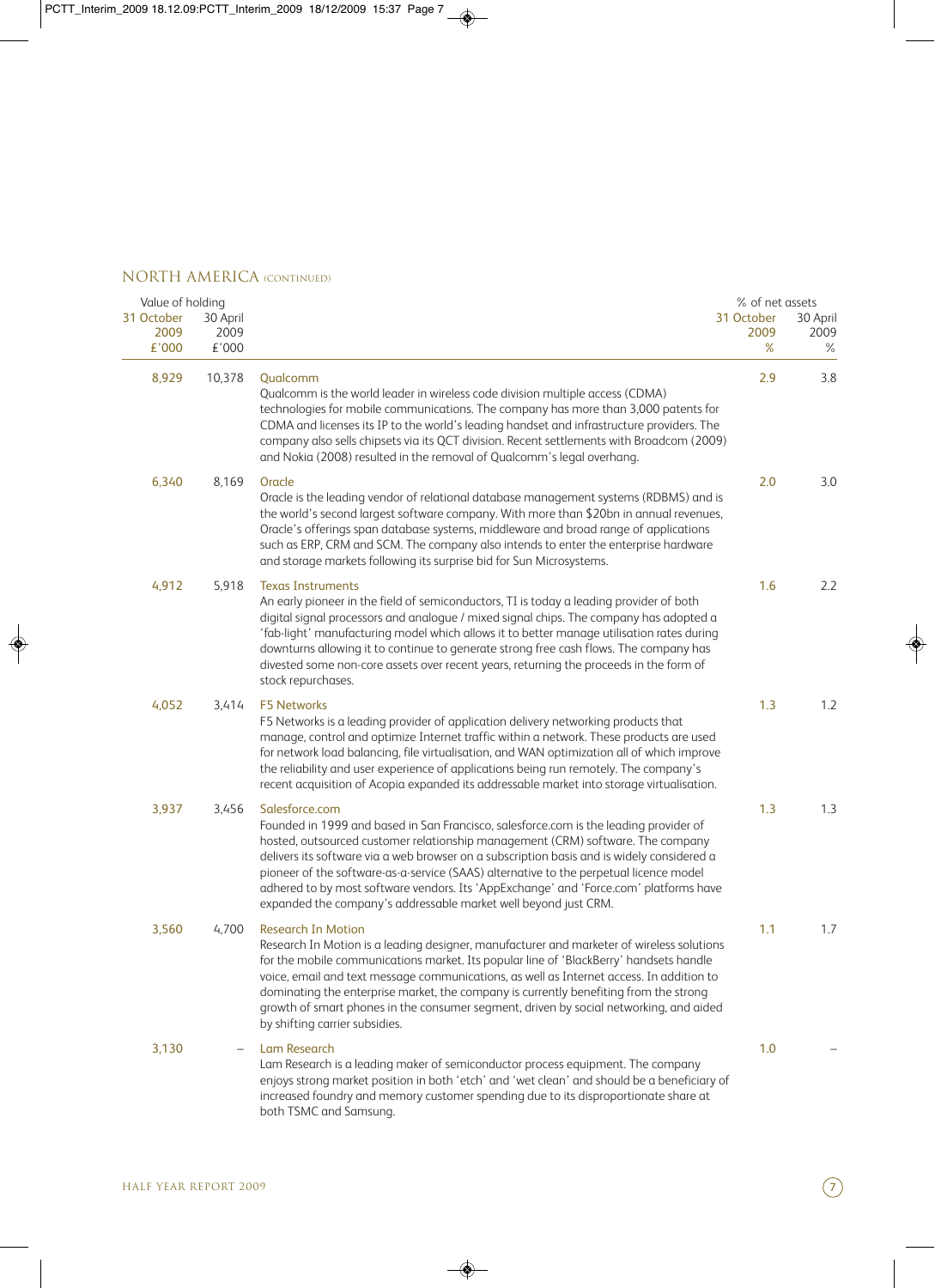# **PORTFOLIO ANALYSIS (continued)**

### NORTH AMERICA (Continued)

| Value of holding            |                           |                                               |                                                                                                                                                                                                                                                                                                                                                                                                                                                                               | % of net assets            |                          |
|-----------------------------|---------------------------|-----------------------------------------------|-------------------------------------------------------------------------------------------------------------------------------------------------------------------------------------------------------------------------------------------------------------------------------------------------------------------------------------------------------------------------------------------------------------------------------------------------------------------------------|----------------------------|--------------------------|
| 31 October<br>2009<br>£'000 | 30 April<br>2009<br>£'000 |                                               |                                                                                                                                                                                                                                                                                                                                                                                                                                                                               | 31 October<br>2009<br>$\%$ | 30 April<br>2009<br>$\%$ |
| 2,996                       | 2,960                     | <b>EMC</b><br>Dell which resells its systems. | EMC is a leading provider of enterprise storage systems that allows its customers to store,<br>manage and retrieve massive amounts of information. In addition to its position in storage<br>area networks (SANs), EMC also offers network-attached file servers and a wide array of<br>software designed to manage, protect and share data. The company is the majority owner<br>of VMware (a leading virtualisation software supplier) and enjoys a close relationship with | 1.0                        | 1.1                      |
| 2,761                       | 2,202                     | Cognizant                                     | IT services                                                                                                                                                                                                                                                                                                                                                                                                                                                                   | 0.9                        | 0.8                      |
| 2,642                       |                           | <b>Check Point Software Technologies</b>      | Software                                                                                                                                                                                                                                                                                                                                                                                                                                                                      | 0.9                        |                          |
| 2,523                       |                           | <b>Veeco Instruments</b>                      | Semiconductor capital equipment                                                                                                                                                                                                                                                                                                                                                                                                                                               | 0.8                        |                          |
| 2,499                       |                           | <b>Riverbed Technology</b>                    | Communications equipment                                                                                                                                                                                                                                                                                                                                                                                                                                                      | 0.8                        |                          |
| 2,481                       | 2,314                     | <b>Network Appliance</b>                      | Storage hardware                                                                                                                                                                                                                                                                                                                                                                                                                                                              | 0.8                        | 0.8                      |
| 139,824                     |                           | Total investments over 0.75 %                 |                                                                                                                                                                                                                                                                                                                                                                                                                                                                               | 45.0                       |                          |
| 74,910                      |                           | Other investments                             |                                                                                                                                                                                                                                                                                                                                                                                                                                                                               | 23.9                       |                          |
| 214,734                     |                           | <b>Total North American investments</b>       |                                                                                                                                                                                                                                                                                                                                                                                                                                                                               | 68.9                       |                          |

## EUROPE

| Value of holding<br>31 October<br>2009<br>£'000 | 30 April<br>2009<br>£'000 |                                   |                                 | % of net assets<br>31 October<br>2009<br>% | 30 April<br>2009<br>$\%$ |
|-------------------------------------------------|---------------------------|-----------------------------------|---------------------------------|--------------------------------------------|--------------------------|
| 2,749                                           | 3,115                     | <b>SAP</b>                        | Software                        | 0.9                                        | 1.1                      |
| 2,726                                           | 2,831                     | Ericsson                          | Telecom equipment               | 0.9                                        | 1.0                      |
| 2,561                                           | 2,142                     | <b>ASML Holdings</b>              | Semiconductor capital equipment | 0.8                                        | 0.8                      |
| 2,472                                           | 6.204                     | <b>Nokia</b>                      | Telecom equipment               | 0.8                                        | 2.1                      |
| 10,508                                          |                           | Total investments over 0.75 %     |                                 | 3.4                                        |                          |
| 16,434                                          |                           | Other investments                 |                                 | 5.3                                        |                          |
| 26,942                                          |                           | <b>Total European investments</b> |                                 | 8.7                                        |                          |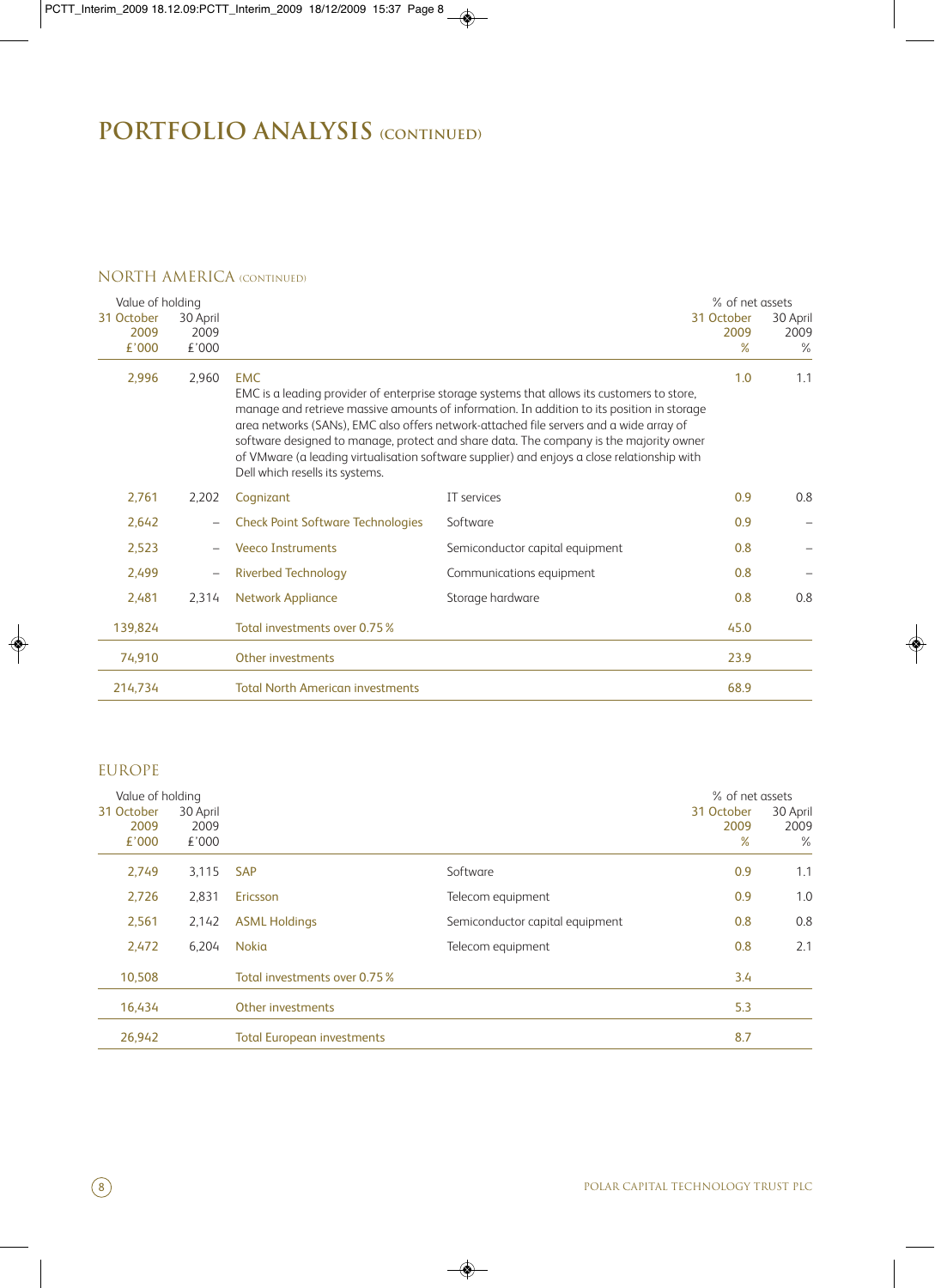# ASIA

| Value of holding            |                           |                                                                                  |                                                                                                                                                                                                                                                                                                                                                                                                                                                                                     | % of net assets         |                       |
|-----------------------------|---------------------------|----------------------------------------------------------------------------------|-------------------------------------------------------------------------------------------------------------------------------------------------------------------------------------------------------------------------------------------------------------------------------------------------------------------------------------------------------------------------------------------------------------------------------------------------------------------------------------|-------------------------|-----------------------|
| 31 October<br>2009<br>£'000 | 30 April<br>2009<br>£'000 |                                                                                  |                                                                                                                                                                                                                                                                                                                                                                                                                                                                                     | 31 October<br>2009<br>% | 30 April<br>2009<br>℅ |
| 7,791                       | 7,834                     | <b>Samsung Electronics</b><br>semiconductors, LCD displays, and mobile handsets. | Samsung manufactures a very wide array of products ranging from components to<br>finished products for both consumer electronics and industrial end markets. The company<br>is particularly renowned for its high global market share in the fields of memory                                                                                                                                                                                                                       | 2.5                     | 2.8                   |
| 5,796                       | 3,238                     | Canon<br>and medical equipment.                                                  | Canon is one of the world's largest companies in the field of imaging and optical<br>technology, manufacturing a wide range of products for both consumer and professional<br>use. Examples include printers, copiers, cameras, semiconductor manufacturing equipment,                                                                                                                                                                                                              | 1.9                     | 1.2                   |
| 3,850                       |                           | <b>Mediatek</b>                                                                  | Mediatek is Taiwan's leading fabless integrated circuit design house and increasingly one of<br>the largest in the world. The company's original product speciality was centred on the optical<br>storage chipset market, but has evolved in more recent years around mobile handsets. In<br>particular, the company's low cost chip and reference designs for phones have captured a<br>large proportion of market share in very high volume markets such as China and India.      | 1.2                     |                       |
| 3,807                       | $\overline{\phantom{m}}$  | <b>Tencent Holdings</b><br>services such as online gaming.                       | Tencent Holdings is China's largest internet company by revenue, and offers a full suite of<br>online services - primarily entertainment and communication related - to users. The<br>company originally started out as an 'instant messaging' service provider back in 1999,<br>and has gone on to dominate this market in China with over 400 million active accounts.<br>The company are now successfully monetising this enormous 'community' via add-on                        | 1.2                     |                       |
| 3,663                       | 4,302                     | <b>Taiwan Semiconductor</b><br>resource their product offerings.                 | TSMC is the world's largest semiconductor foundry, providing a full range of services from<br>design to product delivery. The company is becoming increasingly dominant at the<br>leading-edge of the technology road-map, where smaller rivals are struggling to adequately                                                                                                                                                                                                        | 1.2                     | 1.6                   |
| 3,251                       | $\qquad \qquad -$         | AsiaInfo                                                                         | AsiaInfo is a provider of telecom software solutions and services in China. The company<br>played a major role in the construction of the national backbone for China's national telecom<br>carriers in the 1990s. Consequently the company has strong historic and strategic ties with<br>the (now de-regulated) biggest customers in the industry. AsiaInfo are now successfully up-<br>selling a wide range of services to these customers built around a core billing platform. | 1.0                     |                       |
| 2,850                       |                           | Hon Hai Precision Industries                                                     | Computing                                                                                                                                                                                                                                                                                                                                                                                                                                                                           | 0.9                     |                       |
| 2,809                       | $\qquad \qquad -$         | <b>Baidu</b>                                                                     | Consumer, Media & Internet                                                                                                                                                                                                                                                                                                                                                                                                                                                          | 0.9                     |                       |
| 2,644                       | $\qquad \qquad -$         | Fujitsu                                                                          | Services                                                                                                                                                                                                                                                                                                                                                                                                                                                                            | 0.9                     |                       |
| 2,472                       | $\qquad \qquad -$         | <b>ASM Pacific Technology</b>                                                    | Components                                                                                                                                                                                                                                                                                                                                                                                                                                                                          | 0.8                     |                       |
| 38,933                      |                           | Total investments over 0.75 %                                                    |                                                                                                                                                                                                                                                                                                                                                                                                                                                                                     | 12.5                    |                       |
| 18,422                      |                           | Other investments                                                                |                                                                                                                                                                                                                                                                                                                                                                                                                                                                                     | 5.9                     |                       |
| 57,355                      |                           | <b>Total Asian investments</b>                                                   |                                                                                                                                                                                                                                                                                                                                                                                                                                                                                     | 18.4                    |                       |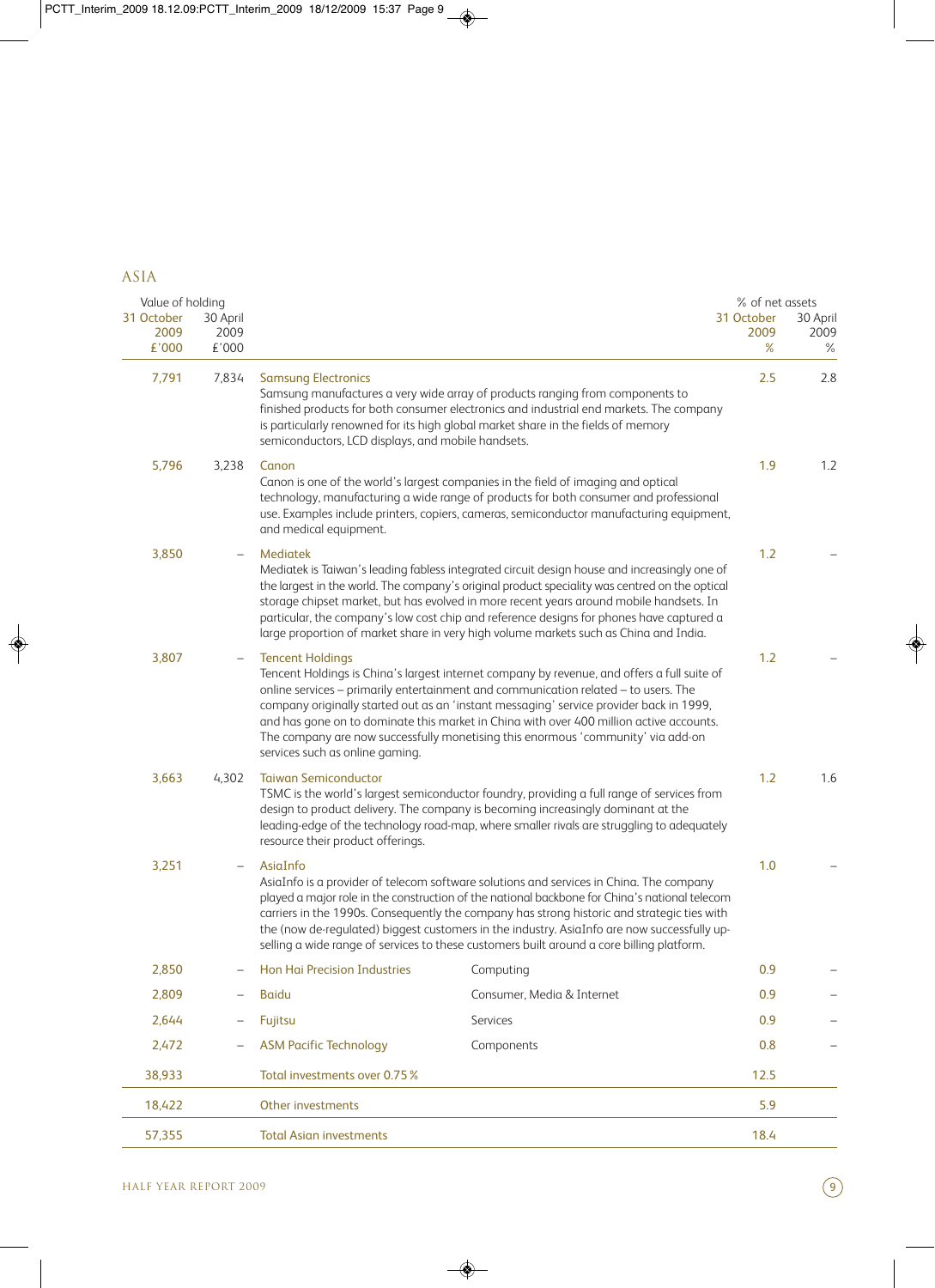# **Consolidated income statement**

for the half year ended 31 october 2009

|                                             | (Unaudited)<br>Half year ended<br>31 October 2009 |                            |                                 |                            | (Unaudited)<br>Half year ended<br>31 October 2008 |                          |                            | (Audited)<br>Year ended<br>30 April 2009 |                          |  |
|---------------------------------------------|---------------------------------------------------|----------------------------|---------------------------------|----------------------------|---------------------------------------------------|--------------------------|----------------------------|------------------------------------------|--------------------------|--|
|                                             | Revenue<br>return<br>£'000                        | Capital<br>return<br>€'000 | <b>Total</b><br>return<br>£'000 | Revenue<br>return<br>£'000 | Capital<br>return<br>£'000                        | Total<br>return<br>£'000 | Revenue<br>return<br>£'000 | Capital<br>return<br>£'000               | Total<br>return<br>£'000 |  |
| Investment income                           | 1,495                                             | ÷                          | 1,495                           | 1,707                      |                                                   | 1,707                    | 3,180                      |                                          | 3,180                    |  |
| Other operating income                      | 10                                                |                            | 10                              | 295                        |                                                   | 295                      | 540                        |                                          | 540                      |  |
| Gains/(losses) on investments               |                                                   |                            |                                 |                            |                                                   |                          |                            |                                          |                          |  |
| held at fair value                          | $\overline{\phantom{0}}$                          | 38,827                     | 38,827                          |                            | (57, 770)                                         | (57, 770)                |                            | (16, 737)                                | (16, 737)                |  |
| Other losses                                |                                                   | (800)                      | (800)                           |                            | (407)                                             | (407)                    |                            | (992)                                    | (992)                    |  |
| <b>Total income</b>                         | 1,505                                             | 38,027                     | 39,532                          | 2,002                      | (58, 177)                                         | (56, 175)                | 3,720                      | (17, 729)                                | (14,009)                 |  |
| <b>Expenses</b>                             |                                                   |                            |                                 |                            |                                                   |                          |                            |                                          |                          |  |
| Investment management fee                   | (1,551)                                           |                            | (1,551)                         | (1,604)                    |                                                   | (1,604)                  | (2,904)                    |                                          | (2,904)                  |  |
| VAT recovery                                |                                                   |                            |                                 |                            |                                                   |                          | 1,107                      |                                          | 1,107                    |  |
| Net management fee expense                  | (1,551)                                           | -                          | (1,551)                         | (1,604)                    |                                                   | (1,604)                  | (1,797)                    |                                          | (1,797)                  |  |
| Other administrative expenses               | (261)                                             | $\overline{\phantom{m}}$   | (261)                           | (298)                      |                                                   | (298)                    | (436)                      | $\qquad \qquad -$                        | (436)                    |  |
| Total expenses                              | (1, 812)                                          | $\overline{\phantom{m}}$   | (1, 812)                        | (1,902)                    | $\overline{\phantom{0}}$                          | (1,902)                  | (2, 233)                   | $\overline{\phantom{0}}$                 | (2, 233)                 |  |
| Profit/(loss) before finance                |                                                   |                            |                                 |                            |                                                   |                          |                            |                                          |                          |  |
| costs and tax                               | (307)                                             | 38,027                     | 37,720                          | 100                        | (58, 177)                                         | (58,077)                 | 1,487                      | (17, 729)                                | (16,242)                 |  |
| Finance costs                               | (259)                                             | ÷                          | (259)                           | (305)                      |                                                   | (305)                    | (675)                      |                                          | (675)                    |  |
| Profit/(loss) before tax                    | (566)                                             | 38,027                     | 37,461                          | (205)                      | (58, 177)                                         | (58, 382)                | 812                        | (17, 729)                                | (16, 917)                |  |
| Tax                                         | (190)                                             |                            | (190)                           | (218)                      |                                                   | (218)                    | (246)                      | (122)                                    | (368)                    |  |
| Net profit/(loss) for the period            | (756)                                             | 38,027                     | 37,271                          | (423)                      | (58, 177)                                         | (58,600)                 | 566                        | (17, 851)                                | (17, 285)                |  |
| Earnings per ordinary share (pence) (0.60p) |                                                   | 30.06p                     | 29.46 <sub>p</sub>              | (0.32p)                    | (44.02p)                                          | (44.34p)                 | 0.44 <sub>p</sub>          | (13.72p)                                 | (13.28p)                 |  |

The total column of this statement represents the Group's Income Statement, prepared in accordance with IFRS as adopted by the European Union. The revenue return and capital return columns are supplementary to this and are prepared under guidance published by the Association of Investment Companies.

All items in the above statement derive from continuing operations.

All income is attributable to the equity holders of Polar Capital Technology Trust Plc. There are no minority interests.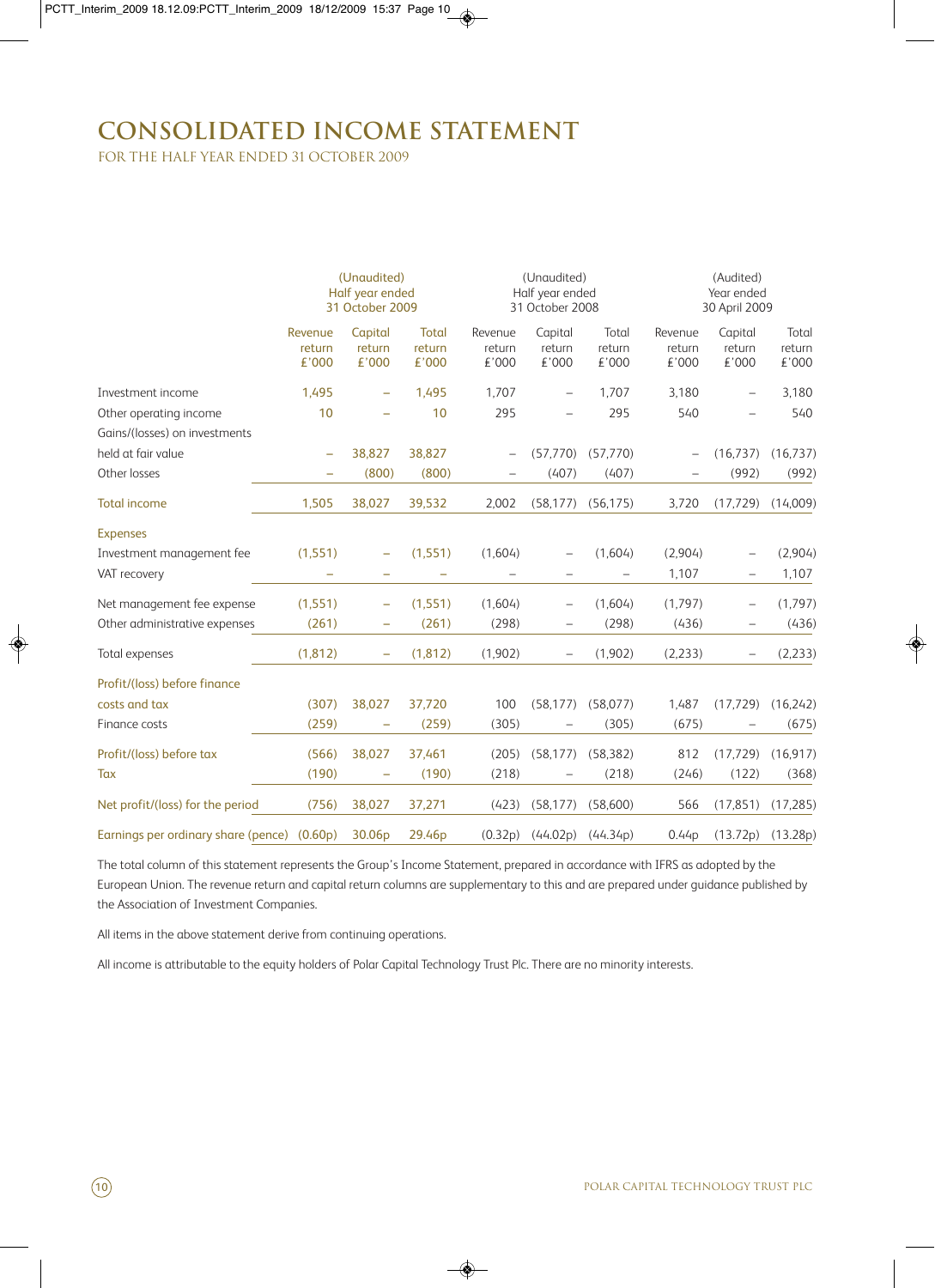# **Consolidated and company balance sheets** at 31 october 2009

|                                            |                | (Unaudited)                     |                | (Unaudited)                     | (Audited)      |                          |  |
|--------------------------------------------|----------------|---------------------------------|----------------|---------------------------------|----------------|--------------------------|--|
|                                            |                | Half year ended 31 October 2009 |                | Half year ended 31 October 2008 |                | Year ended 30 April 2009 |  |
|                                            | Group<br>£'000 | Company<br>£'000                | Group<br>£'000 | Company<br>£'000                | Group<br>£'000 | Company<br>€'000         |  |
| Non current assets                         |                |                                 |                |                                 |                |                          |  |
| Investments held at fair value             | 299,031        | 301,198                         | 237,526        | 239,661                         | 267,845        | 270,006                  |  |
| <b>Current assets</b>                      |                |                                 |                |                                 |                |                          |  |
| Other receivables                          | 1,638          | 5,023                           | 2,424          | 5,775                           | 7,150          | 10,531                   |  |
| Cash and cash equivalents                  | 44,250         | 38,698                          | 29,077         | 23,591                          | 33,729         | 28,187                   |  |
|                                            | 45,888         | 43,721                          | 31,501         | 29,366                          | 40,879         | 38,718                   |  |
| <b>Total assets</b>                        | 344,919        | 344,919                         | 269,027        | 269,027                         | 308,724        | 308,724                  |  |
| <b>Current liabilities</b>                 |                |                                 |                |                                 |                |                          |  |
| Other payables                             | (6, 594)       | (6, 594)                        | (4, 917)       | (4, 917)                        | (7,039)        | (7,039)                  |  |
| Total assets less current liabilities      | 338,325        | 338,325                         | 264,110        | 264,110                         | 301,685        | 301,685                  |  |
| Non current liabilities                    |                |                                 |                |                                 |                |                          |  |
| <b>Bank loans</b>                          | (26, 875)      | (26, 875)                       | (25, 235)      | (25, 235)                       | (27, 506)      | (27, 506)                |  |
| Net assets                                 | 311,450        | 311,450                         | 238,875        | 238,875                         | 274,179        | 274,179                  |  |
| Equity attributable to equity shareholders |                |                                 |                |                                 |                |                          |  |
| Ordinary share capital                     | 31,624         | 31,624                          | 32,683         | 32,683                          | 31,624         | 31,624                   |  |
| Capital redemption reserve                 | 12,588         | 12,588                          | 11,529         | 11,529                          | 12,588         | 12,588                   |  |
| Share premium                              | 117,902        | 117,902                         | 117,902        | 117,902                         | 117,902        | 117,902                  |  |
| Warrant exercise reserve                   | 7,536          | 7,536                           | 7,536          | 7,536                           | 7,536          | 7,536                    |  |
| Capital reserves                           | 202,400        | 204,567                         | 130,058        | 132,192                         | 164,373        | 166,534                  |  |
| Revenue reserve                            | (60, 600)      | (62,767)                        | (60, 833)      | (62, 967)                       | (59, 844)      | (62,005)                 |  |
| <b>Total equity</b>                        | 311,450        | 311,450                         | 238,875        | 238,875                         | 274,179        | 274,179                  |  |
| Net asset value per ordinary share         | 246.21p        | 246.21p                         | 182.72p        | 182.72p                         | 216.75p        | 216.75p                  |  |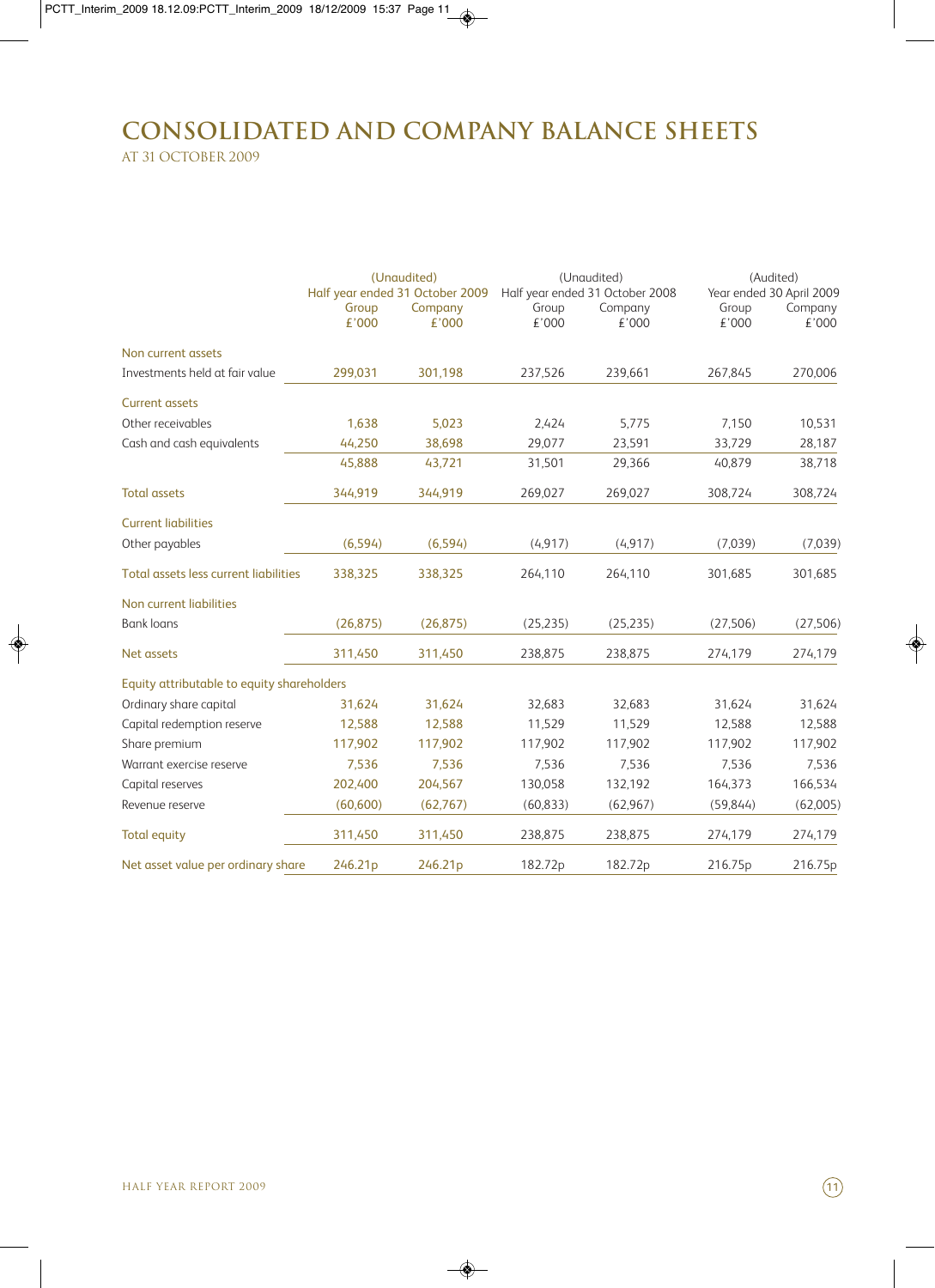# **Consolidated Statement of changes in equity**

for the half year ended 31 october 2009

|                                 |                           |                                |                                  |                              | (Unaudited) Half year ended 31 October 2009 |                             |                |  |
|---------------------------------|---------------------------|--------------------------------|----------------------------------|------------------------------|---------------------------------------------|-----------------------------|----------------|--|
|                                 | Ordinary                  | Capital                        |                                  | Warrant                      |                                             |                             |                |  |
|                                 | share<br>capital<br>£'000 | redemption<br>reserve<br>£'000 | <b>Share</b><br>premium<br>£'000 | exercise<br>reserve<br>£'000 | Capital<br>reserves<br>£'000                | Revenue<br>reserve<br>£'000 | Total<br>£'000 |  |
| Group                           |                           |                                |                                  |                              |                                             |                             |                |  |
| Total equity at 30 April 2009   | 31.624                    | 12.588                         | 117.902                          | 7.536                        | 164.373                                     | (59.844)                    | 274,179        |  |
| Profit/(loss) for the period    |                           |                                |                                  |                              | 38,027                                      | (756)                       | 37,271         |  |
| Total equity at 31 October 2009 | 31,624                    | 12.588                         | 117,902                          | 7,536                        | 202,400                                     | (60, 600)                   | 311,450        |  |
| Company                         |                           |                                |                                  |                              |                                             |                             |                |  |
| Total equity at 30 April 2009   | 31.624                    | 12.588                         | 117.902                          | 7,536                        | 166.534                                     | (62,005)                    | 274,179        |  |
| Profit/(loss) for the period    |                           |                                |                                  |                              | 38,033                                      | (762)                       | 37,271         |  |
| Total equity at 31 October 2009 | 31,624                    | 12.588                         | 117.902                          | 7.536                        | 204.567                                     | (62.767)                    | 311.450        |  |

|                                     | (Unaudited) Half year ended 31 October 2008 |                                           |                           |                                         |                              |                             |                |
|-------------------------------------|---------------------------------------------|-------------------------------------------|---------------------------|-----------------------------------------|------------------------------|-----------------------------|----------------|
|                                     | Ordinary<br>share<br>capital<br>£'000       | Capital<br>redemption<br>reserve<br>£'000 | Share<br>premium<br>£'000 | Warrant<br>exercise<br>reserve<br>£'000 | Capital<br>reserves<br>£'000 | Revenue<br>reserve<br>£'000 | Total<br>£'000 |
| Group                               |                                             |                                           |                           |                                         |                              |                             |                |
| Total equity at 30 April 2008       | 33,127                                      | 11,085                                    | 117,902                   | 7,536                                   | 191,185                      | (60, 410)                   | 300,425        |
| Loss for the period                 |                                             |                                           |                           | -                                       | (58, 177)                    | (423)                       | (58,600)       |
| Shares bought back for cancellation | (445)                                       | 445                                       |                           |                                         | (2,950)                      |                             | (2,950)        |
| Total equity at 31 October 2008     | 32,682                                      | 11,530                                    | 117,902                   | 7,536                                   | 130,058                      | (60, 833)                   | 238,875        |
| Company                             |                                             |                                           |                           |                                         |                              |                             |                |
| Total equity at 30 April 2008       | 33,127                                      | 11,085                                    | 117.902                   | 7,536                                   | 193.219                      | (62,444)                    | 300,425        |
| Loss for the period                 |                                             |                                           |                           | -                                       | (58,077)                     | (523)                       | (58,600)       |
| Shares bought back for cancellation | (445)                                       | 445                                       |                           |                                         | (2,950)                      |                             | (2,950)        |
| Total equity at 31 October 2008     | 32,682                                      | 11,530                                    | 117,902                   | 7,536                                   | 132,192                      | (62, 967)                   | 238,875        |

|                                     | (Audited) Year ended 30 April 2009 |            |                  |                  |                   |                  |                |
|-------------------------------------|------------------------------------|------------|------------------|------------------|-------------------|------------------|----------------|
|                                     | Ordinary<br>Warrant<br>Capital     |            |                  |                  |                   |                  |                |
|                                     | share                              | redemption | Share            | exercise         | Capital           | Revenue          |                |
|                                     | capital<br>£'000                   | reserve    | premium<br>£'000 | reserve<br>£'000 | reserves<br>£'000 | reserve<br>£'000 | Total<br>£'000 |
|                                     |                                    | £'000      |                  |                  |                   |                  |                |
| Group                               |                                    |            |                  |                  |                   |                  |                |
| Total equity at 30 April 2008       | 33,127                             | 11.085     | 117.902          | 7,536            | 191.185           | (60, 410)        | 300,425        |
| Loss/(profit) for the year          |                                    |            |                  |                  | (17, 851)         | 566              | (17, 285)      |
| Shares bought back for cancellation | (1,503)                            | 1,503      |                  |                  | (8,961)           |                  | (8,961)        |
| Total equity at 30 April 2009       | 31,624                             | 12,588     | 117,902          | 7,536            | 164,373           | (59, 844)        | 274,179        |
| Company                             |                                    |            |                  |                  |                   |                  |                |
| Total equity at 30 April 2008       | 33,127                             | 11,085     | 117,902          | 7,536            | 193,219           | (62,444)         | 300,425        |
| Loss/(profit) for the year          |                                    |            |                  | -                | (17, 724)         | 439              | (17, 285)      |
| Shares bought back for cancellation | (1,503)                            | 1,503      |                  |                  | (8,961)           |                  | (8,961)        |
| Total equity at 30 April 2009       | 31,624                             | 12,588     | 117,902          | 7,536            | 166.534           | (62.005)         | 274,179        |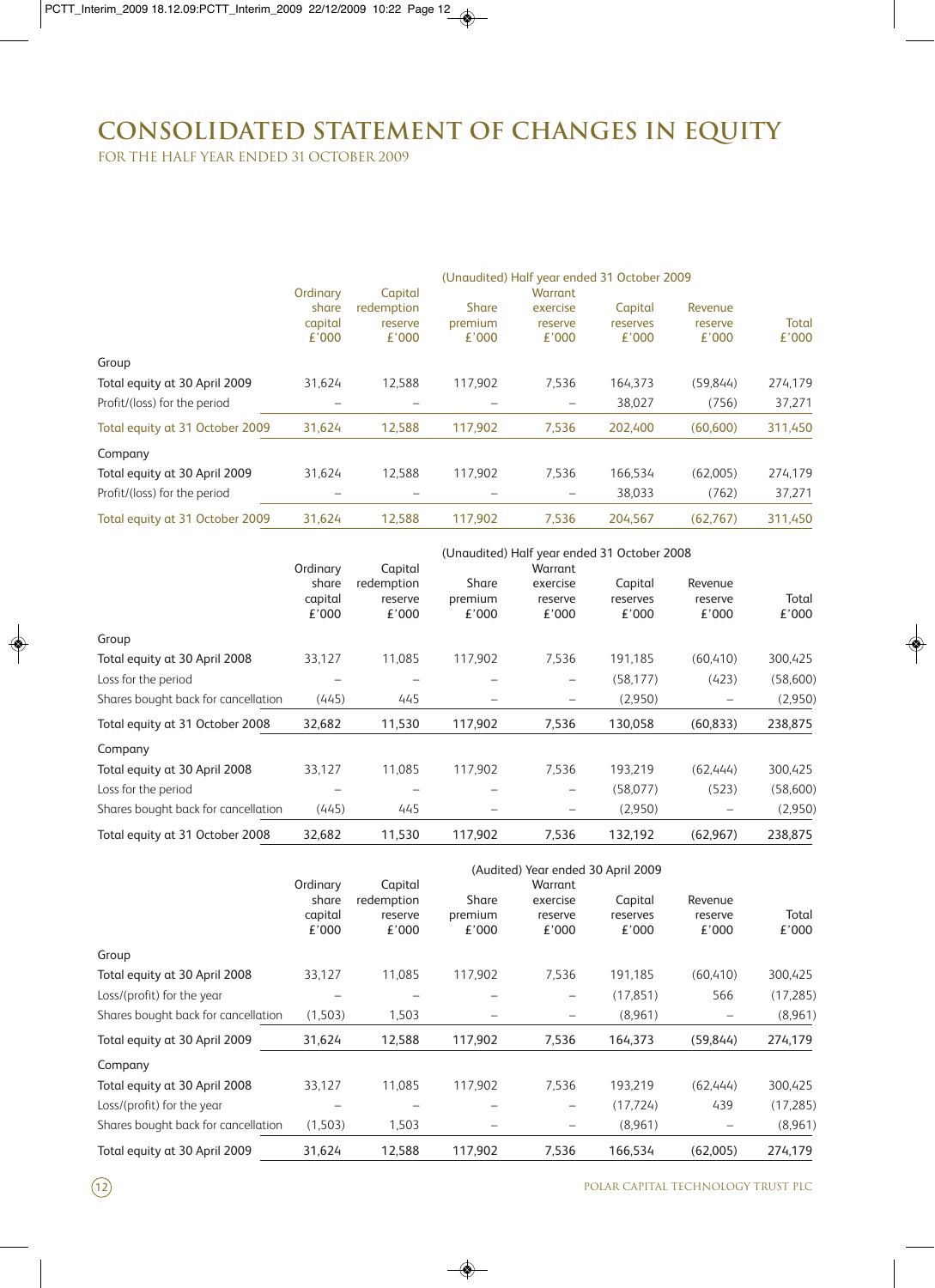# **Consolidated and company Cash Flow Statements**

for the half year ended 31 october 2009

|                                                   | (Unaudited)<br>Half year ended 31 October 2009 |                  | (Unaudited)<br>Half year ended 31 October 2008 |                  | (Audited)<br>Year ended 30 April 2009 |                  |
|---------------------------------------------------|------------------------------------------------|------------------|------------------------------------------------|------------------|---------------------------------------|------------------|
|                                                   | Group<br>£'000                                 | Company<br>£'000 | Group<br>£'000                                 | Company<br>£'000 | Group<br>£'000                        | Company<br>£'000 |
| Cash flows from operating activities              |                                                |                  |                                                |                  |                                       |                  |
| Profit/(loss) before finance costs and tax 37,720 |                                                | 37,720           | (58,077)                                       | (58,077)         | (16,242)                              | (16,242)         |
| Adjustment for non-cash items:                    |                                                |                  |                                                |                  |                                       |                  |
| Foreign exchange losses                           | 800                                            | 800              | 407                                            | 407              | 992                                   | 992              |
| Adjusted profit/(loss) before                     |                                                |                  |                                                |                  |                                       |                  |
| finance costs and tax                             | 38,520                                         | 38,520           | (57, 670)                                      | (57, 670)        | (15,250)                              | (15,250)         |
| Adjustments for:                                  |                                                |                  |                                                |                  |                                       |                  |
| (Increase)/decrease in investments                | (31, 186)                                      | (31, 192)        | 48,043                                         | 47,942           | 17,724                                | 17,597           |
| Decrease in receivables                           | 5.592                                          | 5,588            | 9,603                                          | 9,563            | 4,999                                 | 4,929            |
| Decrease in payables                              | (444)                                          | (444)            | (6,828)                                        | (6,828)          | (4, 727)                              | (4, 727)         |
|                                                   | (26, 038)                                      | (26,048)         | 50,818                                         | 50,677           | 17,996                                | 17,799           |
| Net cash from operating activities                |                                                |                  |                                                |                  |                                       |                  |
| before tax                                        | 12,482                                         | 12,472           | (6,852)                                        | (6,993)          | 2,746                                 | 2,549            |
| Overseas tax deducted at source                   | (270)                                          | (270)            | (312)                                          | (312)            | (584)                                 | (584)            |
| Net cash from operating activities                | 12,212                                         | 12,202           | (7, 164)                                       | (7,305)          | 2,162                                 | 1,965            |
| Cash flows from financing activities              |                                                |                  |                                                |                  |                                       |                  |
| Cost of shares repurchased                        |                                                |                  | (2,950)                                        | (2,950)          | (8,961)                               | (8,961)          |
| Loans matured                                     |                                                |                  | (5,271)                                        | (5,271)          | (5,271)                               | (5,271)          |
| Finance costs                                     | (260)                                          | (260)            | (276)                                          | (276)            | (625)                                 | (625)            |
| Net cash from financing activities                | (260)                                          | (260)            | (8,497)                                        | (8,497)          | (14, 857)                             | (14, 857)        |
| Net increase/(decrease) in cash and               |                                                |                  |                                                |                  |                                       |                  |
| cash equivalents                                  | 11,952                                         | 11,942           | (15,661)                                       | (15,802)         | (12,695)                              | (12,892)         |
| Cash and cash equivalents at the                  |                                                |                  |                                                |                  |                                       |                  |
| beginning of the period                           | 33,729                                         | 28,187           | 38,843                                         | 33,498           | 38,843                                | 33,498           |
| Effect of foreign exchange rate changes           | (1,431)                                        | (1,431)          | 5,895                                          | 5,895            | 7,581                                 | 7,581            |
| Cash and cash equivalents at the                  |                                                |                  |                                                |                  |                                       |                  |
| end of the period                                 | 44.250                                         | 38.698           | 29,077                                         | 23,591           | 33,729                                | 28,187           |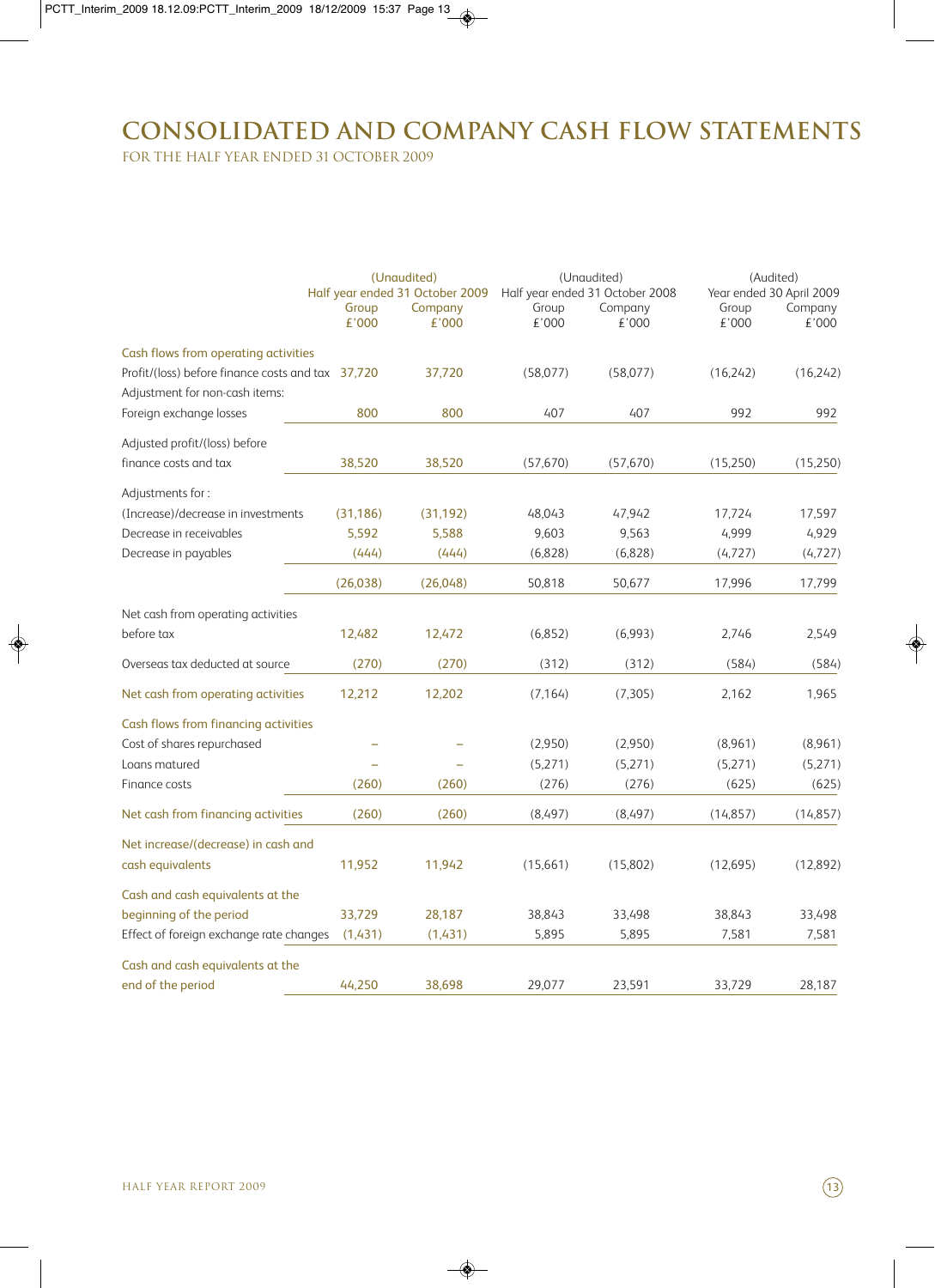# **Notes to the Accounts**

for the six month period ended 31 october 2009

#### 1. General Information

The consolidated accounts comprise the unaudited results for Polar Capital Technology Trust Plc and its subsidiary PCT Finance Limited for the six months to 31 October 2009.

The unaudited accounts to 31 October 2009 have been prepared using the accounting policies used in the Group's annual accounts to 30 April 2009. These accounting policies are based on International Financial Reporting Standards ("IFRS") which comprise standards and interpretations approved by the International Accounting Standards Board ("IASB") and by the International Accounting Standards Committee ("IASC") as adopted by the European Union.

The financial information in this half year report does not constitute statutory accounts as defined in section 434 of the Companies Act 2006. The financial information for the six months ended 31 October 2009 and 31 October 2008 have not been audited. The figures and financial information for the year ended 30 April 2009 are an extract from the latest published accounts and do not constitute statutory accounts for that year. Full statutory accounts for the year ended 30 April 2008, prepared under IFRS, including the report of the auditors which was unqualified and did not contain a statement under either section 237(2) or 237(3) of the Companies Act 1985, have been delivered to the Registrar of Companies.

The financial statements are presented in GBP and all values are rounded to the nearest thousand pounds ( $\pm$ '000) except where otherwise stated.

### 2. Earnings per ordinary share

|                                    | (Unaudited)        | (Unaudited)     | (Audited)     |
|------------------------------------|--------------------|-----------------|---------------|
|                                    | For the half       | For the half    | For the       |
|                                    | year ended         | year ended      | year ended    |
|                                    | 31 October 2009    | 31 October 2008 | 30 April 2009 |
|                                    | £'000              | £'000           | £'000         |
| Net profit / (loss) for the period |                    |                 |               |
| Revenue                            | (756)              | (423)           | 566           |
| Capital                            | 38,027             | (58, 177)       | (17, 851)     |
| Total                              | 37,271             | (58,600)        | (17, 285)     |
| Weighted average number of shares  | 126,497,914        | 132,155,309     | 130,094,815   |
| Revenue                            | (0.60p)            | (0.32p)         | 0.44p         |
| Capital                            | 30.06 <sub>p</sub> | (44.02p)        | (13.72p)      |
| Total                              | 29.46 <sub>p</sub> | (44.34p)        | (13.28p)      |

### 3. Net asset value per ordinary share

|                                    | (Unaudited)         | (Unaudited)     | (Audited)     |
|------------------------------------|---------------------|-----------------|---------------|
|                                    | For the half        | For the half    | For the       |
|                                    | year ended          | year ended      | year ended    |
|                                    | 31 October 2009     | 31 October 2008 | 30 April 2009 |
|                                    | £'000               | £'000           | £'000         |
| Net asset value                    | 311.450             | 238.875         | 274,179       |
| Number of ordinary shares in issue | 126.497.914         | 130.730.914     | 126,497,914   |
| Net asset value per ordinary share | 246.21 <sub>p</sub> | 182.72p         | 216.75p       |

### 4. Share capital

During the period, the Company made no market purchases of its own ordinary shares for cancellation.

#### 5. Dividend

In accordance with stated policy, no interim dividend has been declared for the period (31 October 2008 and 30 April 2009 – nil).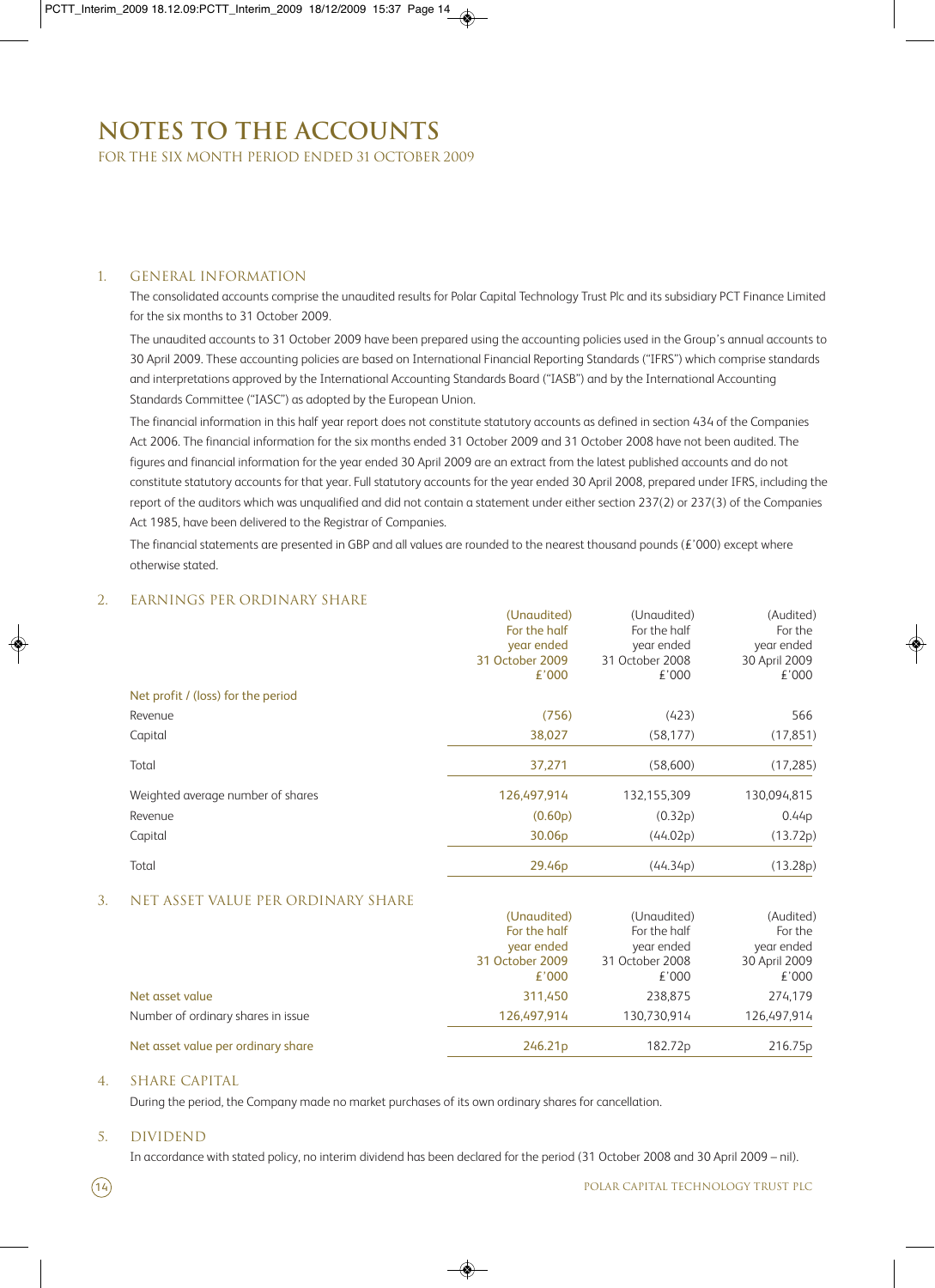# **shareholder and investor information**

#### **DIRECTORS**

RKA Wakeling (Chairman) BJD Ashford-Russell PF Dicks DJ Gamble RAS Montagu MB Moule

#### Investment Manager

Polar Capital LLP Authorised and regulated by the Financial Services Authority

### Fund Manager

Ben Rogoff

### Deputy Fund Manager

Craig Mercer

#### SECRETARY

Polar Capital Secretarial Services Limited, represented by N P Taylor FCIS

#### Registered Office

4 Matthew Parker Street London SW1H 9NP 020 7227 2700

#### independent Auditors

PricewaterhouseCoopers LLP Hay's Galleria, 1 Hay's Lane, London SE1 2RD

### Bankers and Custodian

JPMorgan Chase Bank NA 125 London Wall, London EC2Y 5AJ

# Registered Number

Registered in England and Wales No. 3224867

Company Website www.polarcapitaltechnologytrust.co.uk

#### Registrar

Shareholders who have their shares registered in their own name, not through a Share Savings Scheme or PEP/ISA, can contact the registrars with any queries on their holding. In correspondence you should refer to Polar Capital Technology Trust PLC, stating clearly the registered name and address and if available the full account number.

Equiniti Limited Aspect House, Spencer Road, Lancing, West Sussex BN99 6DA

Shareholder helpline: 0871 384 2476

(Calls to this number are charged at 8p per minute from a BT landline. Other telephone providers costs may vary.)

Website: www.shareview.co.uk

### SHARE PRICE AND PERFORMANCE DETAILS

The Company's Net Asset Value ("NAV") is released daily, on the next working day following the calculation date, to the London Stock Exchange.

The mid-market prices of the ordinary shares are published daily in the Financial Times in the Companies and Markets section under the heading "Investment Companies".

Share price information is also available from the London Stock Exchange Website www.londonstockexchange.co.uk (PCT), Bloomberg (PCT.LN), Reuters (PCT.L), and SEDOL – 0422002.

### Portfolio details

Portfolio information is provided to the AIC for its monthly statistical information service (www.theaic.co.uk) and monthly fact sheets, as well as previous copies of annual report and accounts, are available on the Company's website.

> The Association of Investment Companies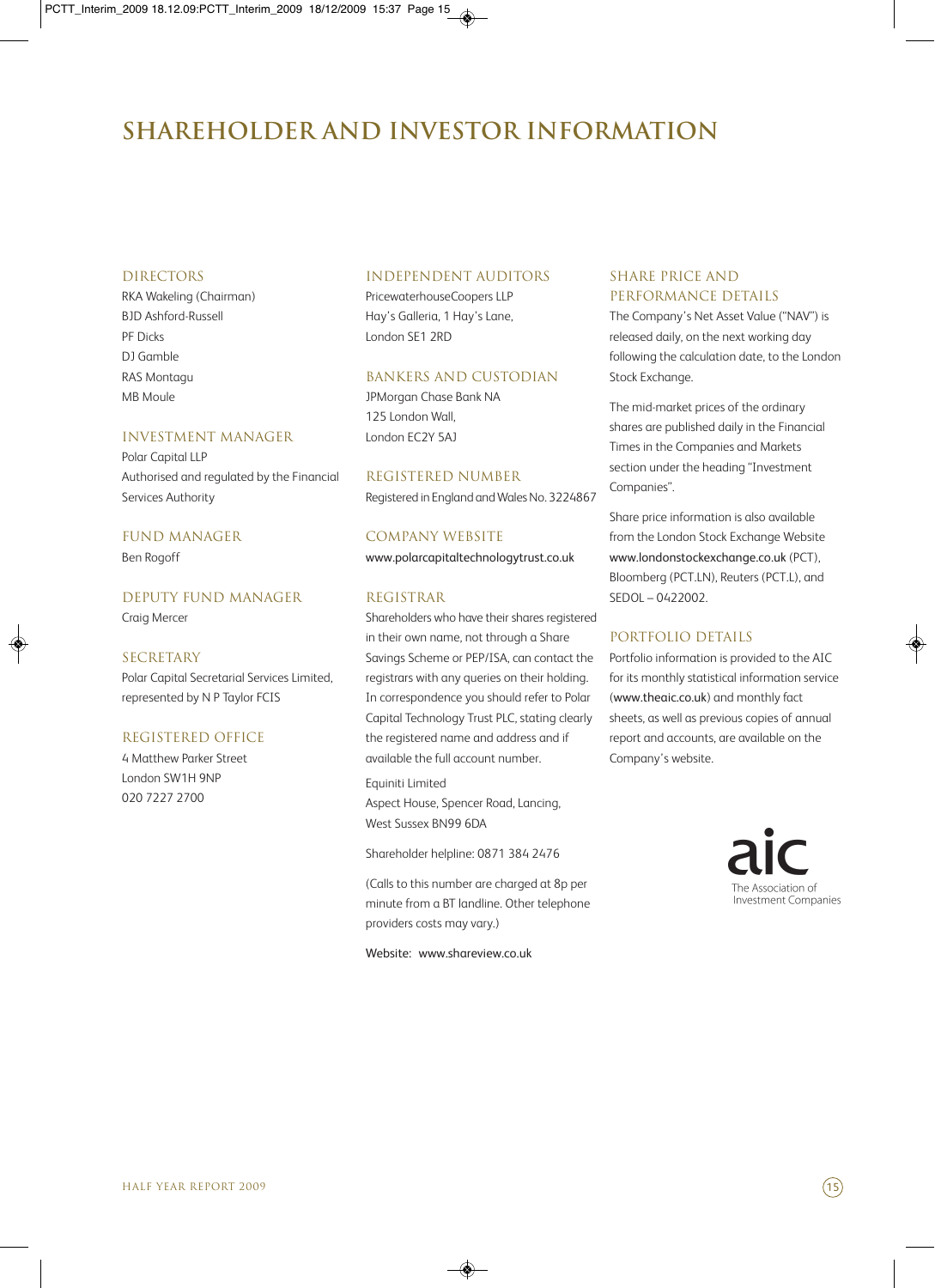# **investing**

#### MARKET PURCHASES

The shares of Polar Capital Technology Trust PLC are listed and traded on the London Stock Exchange. Investors may purchase shares through their stockbroker, bank or other financial intermediary.

### Share dealing services

The Company has arranged for Shareview Dealing, a telephone and internet share sale service offered by Equiniti to be made available. For telephone sales call 08708 500852 between 8.30am and 4.30pm, Monday to Friday and for internet sales log on to www.shareview.co.uk/dealing

### Savings scheme & ISA

The shares of the Company may also be purchased through arrangements offered by BNP Paribas Securities Services and Alliance Trust Savings.

BNP Paribas Securities Services (BNP Paribas) operates and administers both a share savings scheme and an ISA scheme (the Schemes) dedicated to the shares of the Company. BNP Paribas made these Schemes available at the request of the Company and they have operated since 2001. Both the share savings scheme and the ISA are subject to the key features document which should be read before entering into the investment. These Schemes are subject to commission, stamp duty and administration charges which are detailed in the key features document. Information and the key feature document are available from:

BNP Paribas Securities Services (Polar Capital), Block C, Western House, Lynchwood Business Park, Peterborough PE2 6BP Telephone 0845 358 1109 or 00 44 1733 285784 if phoning from overseas. Fax. 01733 285822

Alternatively UK residents can invest through the Alliance Trust. They provide and administer a range of self-select investment plans, including tax-advantaged ISAs and SIPPs (self-invested personal pensions) and also Investment Plans and First Steps, an investment plan for children.

### For more information, please contact Alliance Trust on 08000 326 323, or visit www.alliancetrust.co.uk

Please remember that any investment in the shares of Polar Capital Technology Trust either directly or through a savings scheme or ISA carries the risk that the value of your investment and any income from them may go down as well as up due to the fluctuations of the share price, the market and interest rates. This risk may result in an investor not getting back their original amount invested. Past performance is not a guide to future performance.

Polar Capital Technology Trust is allowed to borrow against its assets and this may increase losses trigged by a falling market, however the Company may increase or decrease its borrowing levels to suit market conditions. The Company's shares may reflect the greater volatility of technology shares which themselves are subject to the risks of developing technologies and other commercial risks. Many technology companies are smaller companies and are therefore also subject to the risks attendant on investing in smaller companies. It is therefore important that you read the key features documents and understand the risks associated with investing in the shares of the Company.

If you are in any doubt as to the suitability of a plan or any investment available within a plan, please take professional advice.



### **WARNING TO SHAREHOLDERS – BOILER ROOM SCAMS**

# **ICSA**

Over the last year, many companies have become aware that their shareholders have received unsolicited phone calls or correspondence concerning investment matters. These are typically from overseas based 'brokers' who target UK shareholders, offering to sell them what often turn out to be worthless or high risk shares in US or UK investments. These operations are commonly known as 'boiler rooms'. These 'brokers' can be very persistent and extremely persuasive, and a 2006 survey by the Financial Services Authority (FSA) has reported that the average amount lost by investors is around £20,000.

It is not just the novice investor that has been duped in this way; many of the victims had been successfully investing for several years. Shareholders are advised to be very wary of any unsolicited advice, offers to buy shares at a discount or offers of free company reports. If you receive any unsolicited investment advice:

- Make sure you get the correct name of the person and organisation
- Check that they are properly authorised by the FSA before getting involved by visiting www.fsa.gov.uk/register
- Report the matter to the FSA either by calling 0845 606 1234 or visiting www.moneymadeclear.fsa.gov.uk
- If the calls persist, hang up.

If you deal with an unauthorised firm, you will not be eligible to receive payment under the Financial Services Compensation Scheme. The FSA can be contacted by completing an online form at www.fsa.gov.uk/pages/doing/regulated/law/alerts/overseas.shtml

Details of any share dealing facilities that the company endorses will be included in company mailings. More detailed information on this or similar activity can be found on the FSA website www.moneymadeclear.fsa.gov.uk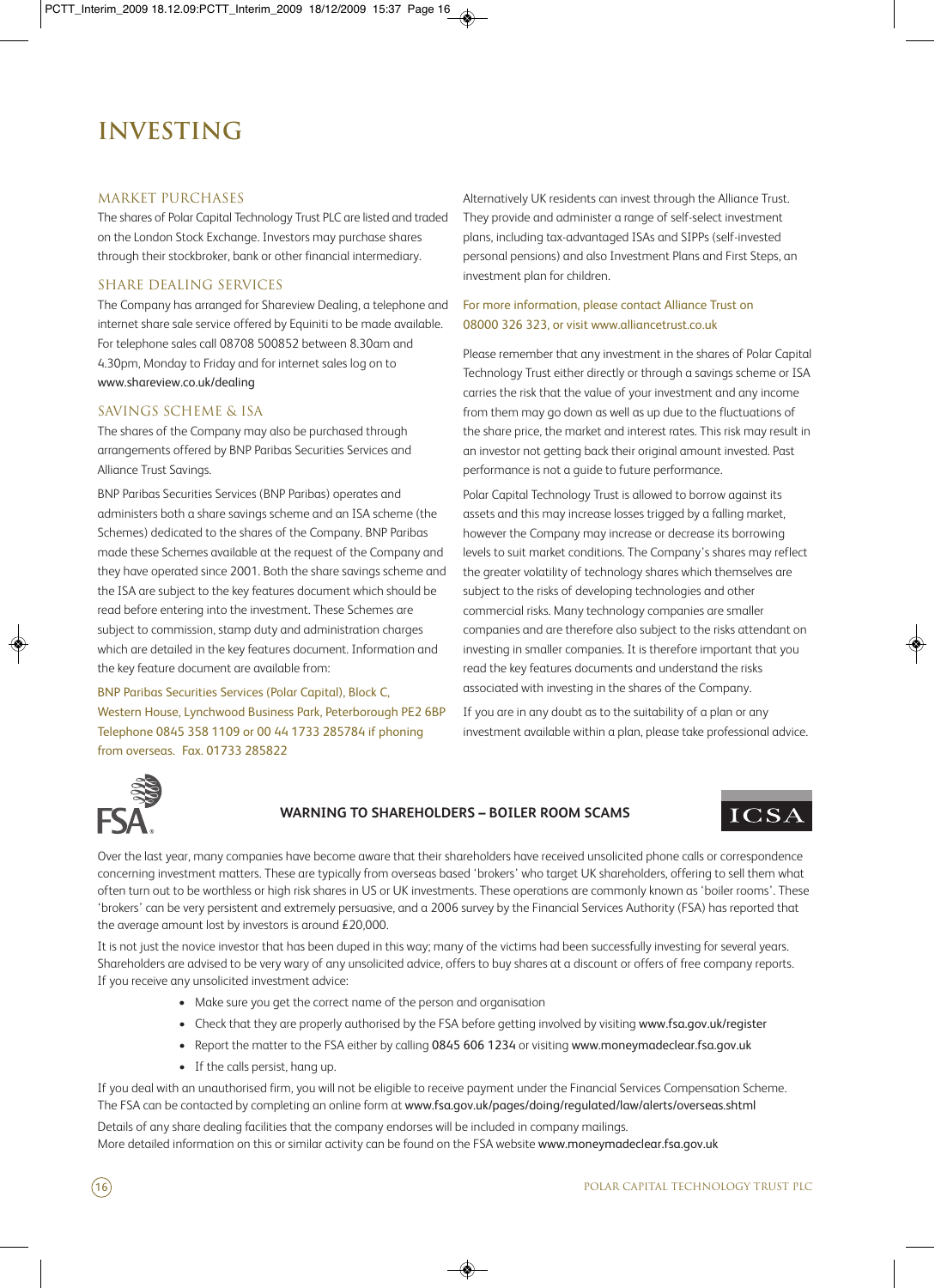

This document is printed on Revive 75:25, a paper containing 75% recovered fibre and 25% virgin fibre. Pulps used are elemental chlorine free manufactured at a mill accredited with the ISO 14001 environmental management system.

PCTT 31/10/2009